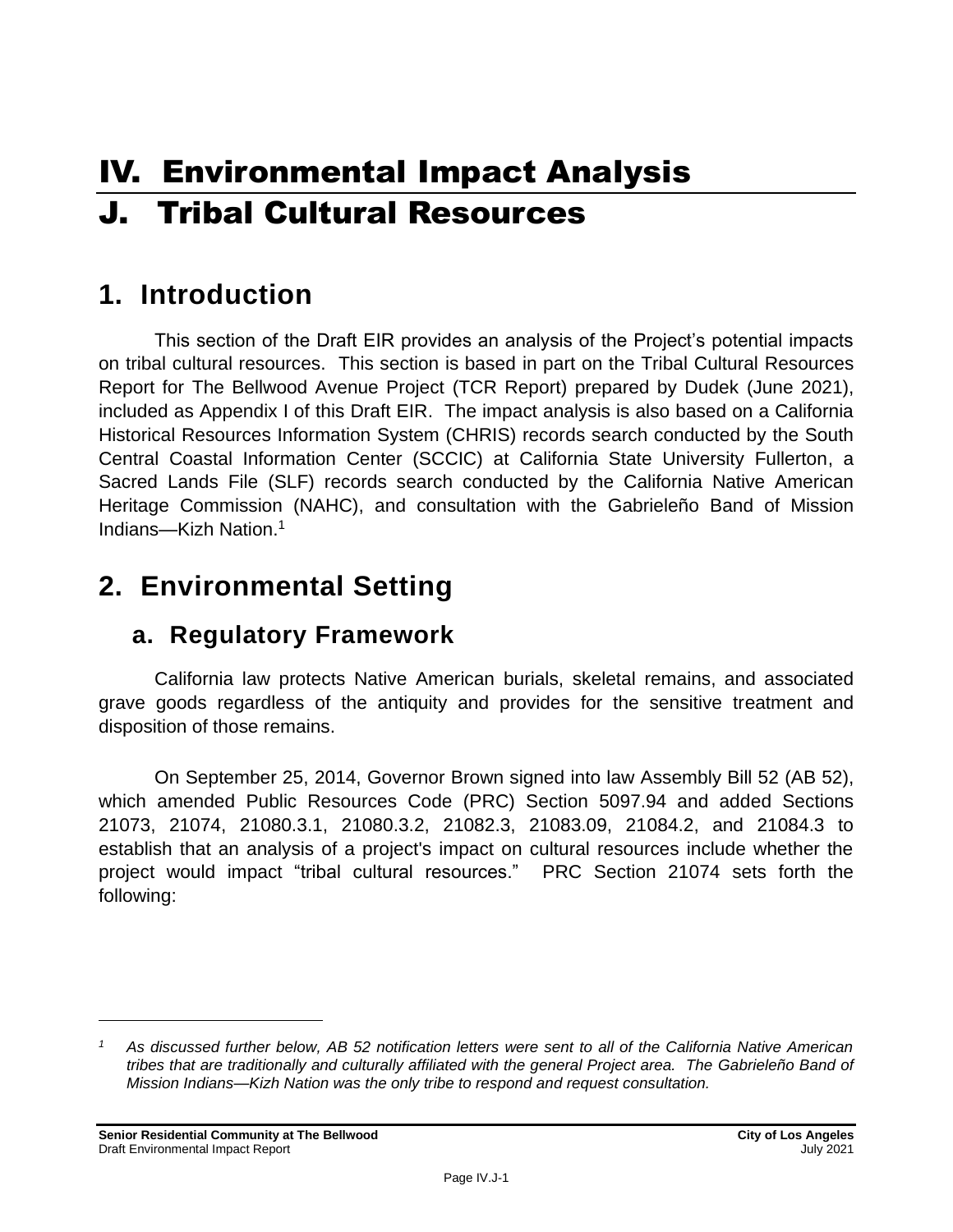- *(a) "Tribal cultural resources" are either of the following:*
	- *(1) Sites, features, places, cultural landscapes, sacred places, and objects with cultural value to a California Native American tribe that are either of the following:*
		- *(A) Included or determined to be eligible for inclusion in the California Register of Historical Resources.*
		- *(B) Included in a local register of historical resources as defined in subdivision (k) of Section 5020.1. 2*
	- *(2) A resource determined by the lead agency, in its discretion and supported by substantial evidence, to be significant pursuant to criteria set forth in subdivision (c) of Section 5024.1.<sup>3</sup> In applying the criteria set forth in subdivision (c) of Section 5024.1 for the purposes of this paragraph, the lead agency shall consider the significance of the resource to a California Native American tribe.*
- *(b) A cultural landscape that meets the criteria of subdivision (a) is a tribal cultural resource to the extent that the landscape is geographically defined in terms of the size and scope of the landscape.*
- *(c) A historical resource described in Section 21084.1, a unique archaeological resource as defined in subdivision (g) of Section 21083.2,<sup>4</sup> or a "nonunique archaeological resource" as defined in subdivision (h) of Section 21083.2<sup>5</sup> may also be a tribal cultural resource if it conforms with the criteria of subdivision (a).*

*<sup>5</sup> Per subdivision (h) of PRC Section 21083.2, a nonunique archaeological resource means an archaeological artifact, object, or site which does not meet the criteria in subdivision (g). A nonunique (Footnote continued on next page)*

*<sup>2</sup> Per subdivision (k) of PRC Section 5020.1, "local register of historical resources" means a list of properties officially designated or recognized as historically significant by a local government pursuant to a local ordinance or resolution.*

*<sup>3</sup> Subdivision (c) of PRC Section 5024.1 provides the National Register criteria for listing of historical resources in the California Register.*

*<sup>4</sup> Per subdivision (g) of PRC Section 21083.2, a unique archaeological resource means an archaeological artifact, object, or site about which it can be clearly demonstrated that, without merely adding to the current body of knowledge, there is a high probability that it meets any of the following criteria: (1) contains information needed to answer important scientific research questions and that there is a demonstrable pubic interest in that information; or (2) has a special and particular quality such as being the oldest of its type or the best available example of its type; or (3) is directly associated with a scientifically recognized important prehistoric or historic event or person.*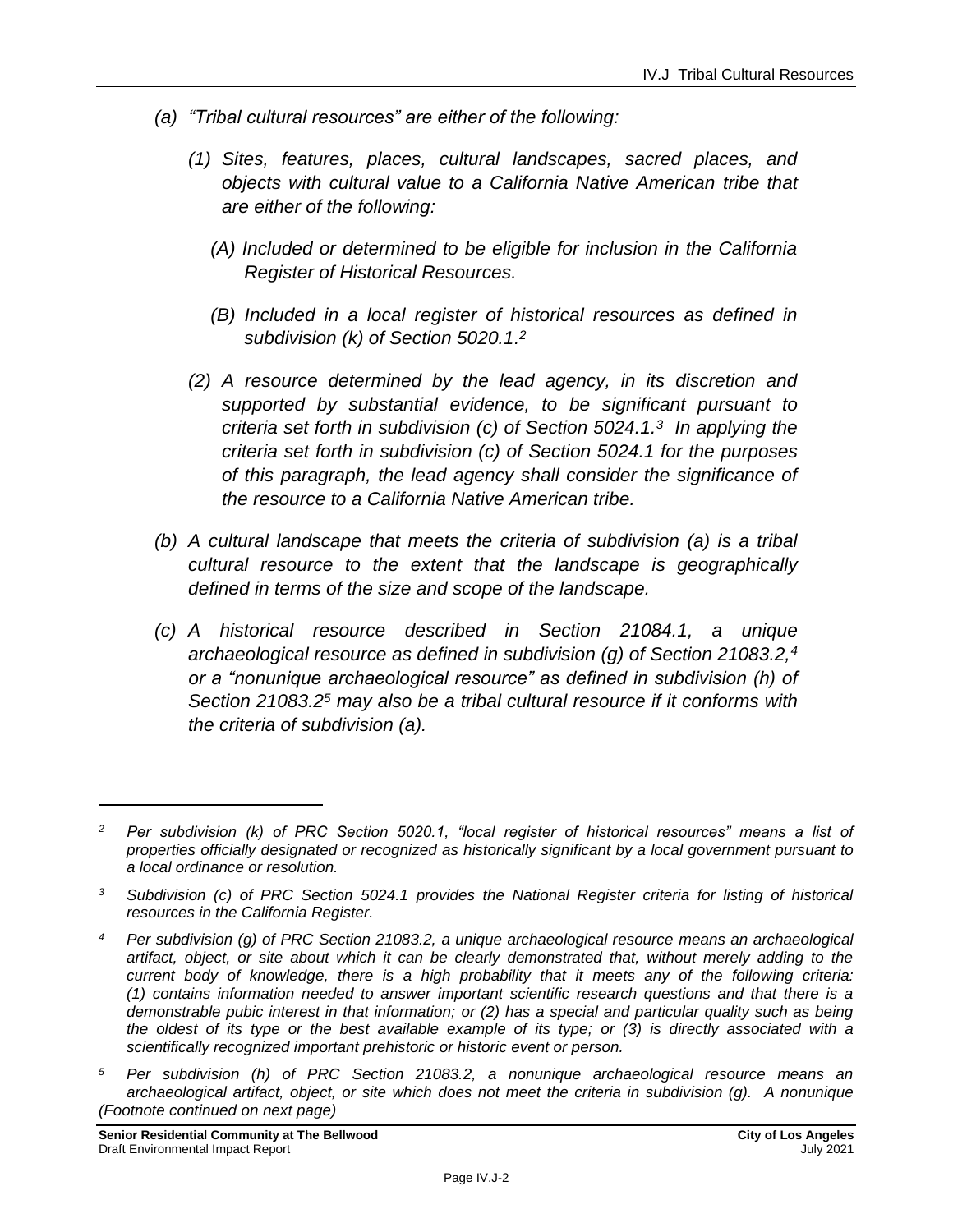For a project for which a notice of preparation for a draft EIR was filed on or after July 1, 2015, the lead agency is required to consult with a California Native American tribe that is traditionally and culturally affiliated with the geographic area of a proposed project, if: (1) the tribe requested to the lead agency, in writing, to be informed by the lead agency of proposed projects in that geographic area; and (2) the tribe requests consultation, prior to the release of a negative declaration, mitigated negative declaration or environmental impact report for a project. PRC Section 21080.3.1(b) defines "consultation" with a crossreference to Government Code Section 65352.4, which applies when local governments consult with tribes on certain planning documents and states the following:

*"Consultation" means the meaningful and timely process of seeking, discussing, and considering carefully the views of others, in a manner that is cognizant of all parties' cultural values and, where feasible, seeking agreement. Consultation between government agencies and Native American tribes shall be conducted in a way that is mutually respectful of each party's sovereignty. Consultation shall also recognize the tribes' potential needs for confidentiality with respect to places that have traditional tribal cultural significance.*

The provisions in PRC Section 21080.3.2(a) enumerate topics that may be addressed during consultation, including identification of the significance of tribal cultural resources, determination of the potential significance of project impacts on tribal cultural resources and the type of environmental document that should be prepared, and identification of possible mitigation measures and project alternatives.

PRC Section 21084.3 also states that public agencies shall, when feasible, avoid damaging effects to any tribal cultural resource. This section of the PRC also includes examples of mitigation measures that may be considered to avoid or minimize the significant adverse effects.

Consultation ends when either of the following occurs prior to the release of the environmental document:<sup>6</sup>

1. Both parties agree to measures to avoid or mitigate a significant effect on a tribal cultural resource. Agreed upon mitigation measures shall be recommended for inclusion in the environmental document (PRC Section 21082.3(a)); or

*archaeological resource need be given no further consideration, other than the simple recording of its existence by the lead agency if it so elects.*

*<sup>6</sup> Governor's Office of Planning and Research, Tribal Consultation Guidelines, Supplement to General Plan Guidelines, November 14, 2005.*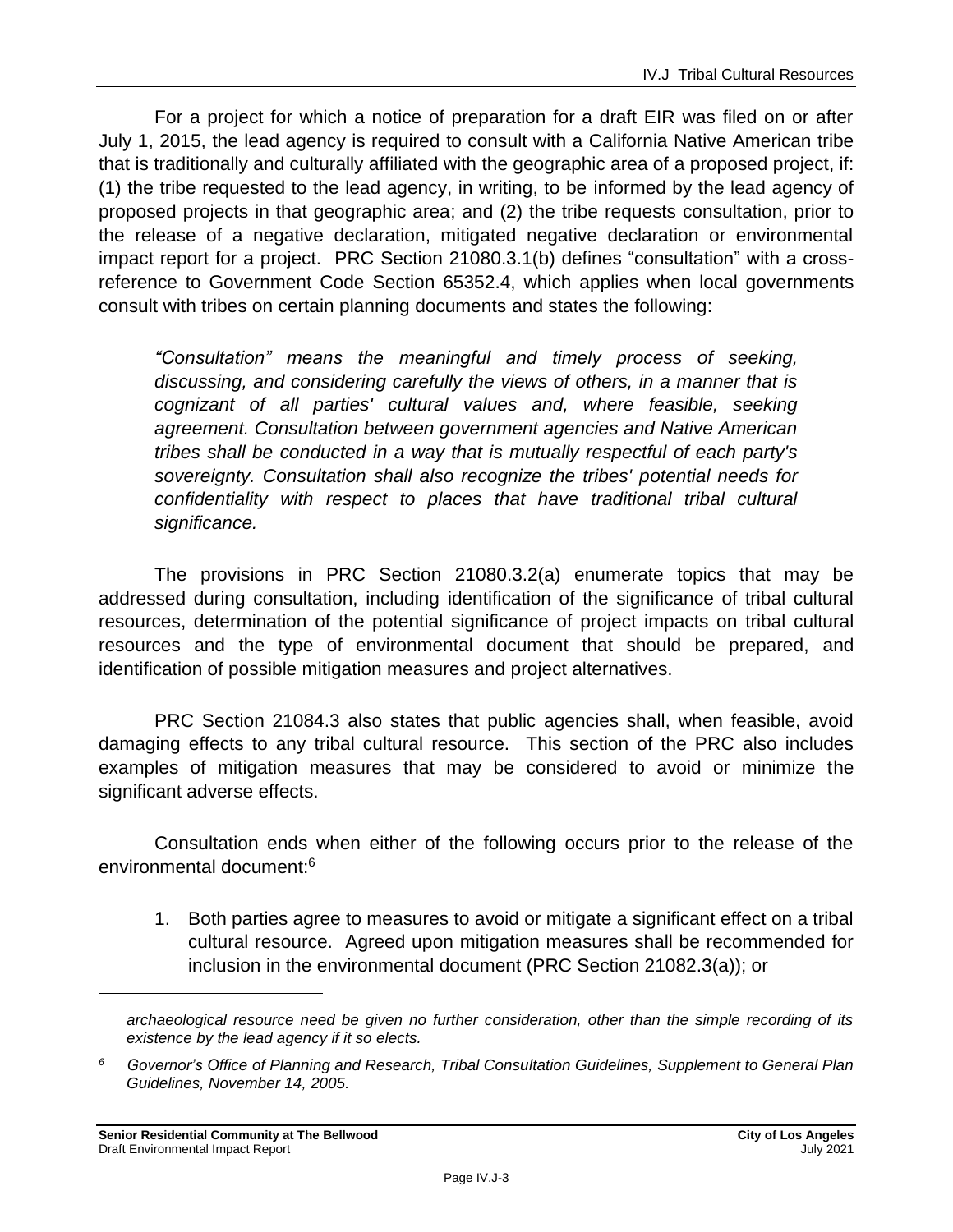2. A party, acting in good faith and after reasonable effort, concludes that mutual agreement cannot be reached (PRC Sections 21080.3.2(b)(1)-(2) and 21080.3.1(b)(1)).

With regard to human remains, CEQA Guidelines Section 15064.5 addresses consultation requirements if an initial study identifies the existence of, or the probable likelihood of Native American human remains within the project site. This section of the CEQA Guidelines, as well as Health and Safety Code Section 7050.5 and PRC Section 5097.9, also address treatment of human remains in the event of accidental discovery.

# **b. Existing Conditions**

## (1) Existing Project Site Conditions

The Project is located in the urbanized West Los Angeles area of the City. The Project Site is located approximately 6 miles east of the Pacific Ocean and approximately 10.5 miles west of the Los Angeles River.

The Project Site is currently developed with several multi-family residential buildings and associated structures and parking, and includes the portion of Bellwood Avenue that bisects the Project Site. Specifically, the Project Site includes three multi-family residential developments that include 112 units totaling 43,939 square feet. Existing landscaping within the Project Site is ornamental in nature and includes shrubs and trees. The Project Site is underlain by artificial fill and unconsolidated to semi-consolidated Pleistocene age alluvial and marine terrace deposits. Specifically, the soils underlying the Project Site consist of sand and sandy silt with occasional lenses of well graded sand and gravel.<sup>7</sup> The soils underlying the existing development are classified by the U.S. Department of Agriculture (USDA) as Urban land-Sepulveda-Pierview<sup>8</sup> complex and Urban land–Anthraltic Xerothents, loamy substratum-Grommet complex. $9,10$  Due to the size and nature of past

<sup>7</sup> *Geotechnologies, Inc., Geotechnical Investigation, Proposed Senior Assisted Living Facility, 10328– 10384 W. Bellwood Avenue, Los Angeles, California, May 31, 2018, included in Appendix A of this Draft EIR.*

*<sup>8</sup> Sepulveda soils are human-transported material found on alluvial remnants derived from sedimentary rock and Pierview soils are discontinuous human-transported material over alluvium derived from slate, sandstone or shale.*

*<sup>9</sup> Anthraltic Xerothents soils are human-transported material found on young alluvium remnants derived from sedimentary rock and Grommet soils are discontinuous human-transported material over young alluvium derived from sedimentary rock.*

*<sup>10</sup> U.S. Department of Agriculture, Natural Resources Conservation Service, Web Soil Survey, Survey Area Data, https://websoilsurvey.sc.egov.usda.gov/App/WebSoilSurvey.aspx, 2019, accessed November 6, 2019.*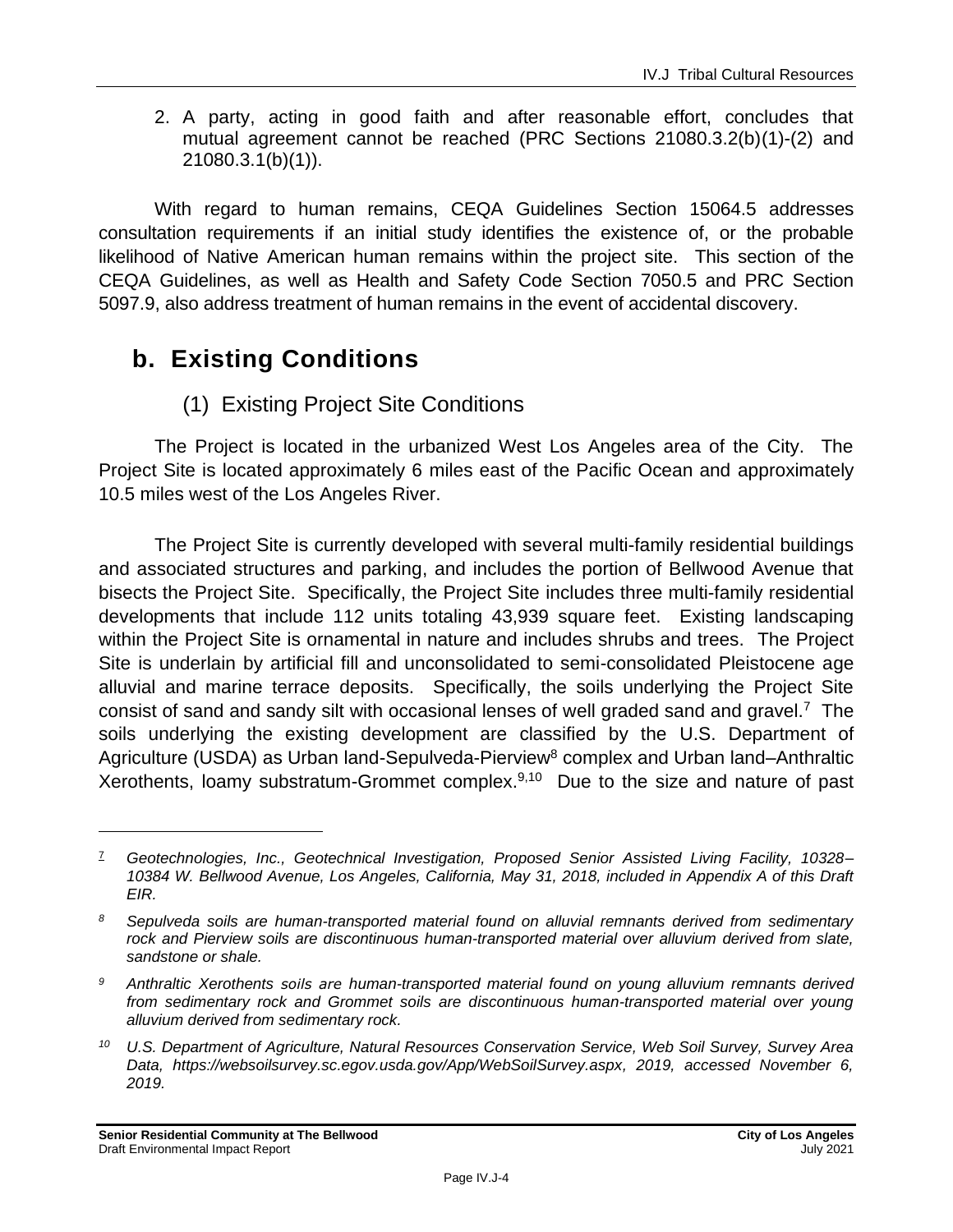development associated with the Project Site, the shallower deposits with potential to support the presence of cultural deposits have likely been disturbed.

## (2) City of Los Angeles Ethnographic Context

According to the TCR Report, the history of the Native American communities in the Los Angeles region prior to the mid-1700s has largely been reconstructed through later mission-period and early ethnographic accounts. The first records of the Native American inhabitants of the region were brief, generally peripheral, and were combined with observations of the landscape. These accounts were prepared predominantly by European merchants, missionaries, military personnel, and explorers with the intent of furthering respective colonial and economic aims. As such, they were not intended to be unbiased accounts regarding the cultural structures and community practices of cultural groups. The establishment of the missions in the region brought more extensive documentation of Native American communities, although these groups did not become the focus of formal and in-depth ethnographic study until the early 20th century. Additionally, it is important to note that while many of those providing information for these early ethnographies were able to provide information based on personal experience, a significantly large proportion of these informants were born after 1850, by which time Native Americans would have had considerable contact with Europeans. This is important to note when examining these ethnographies since considerable culture change had occurred by 1850 among the Native American survivors of California. This is also a particularly important consideration for studies focused on tribal cultural resources, where concepts of "cultural resource" and the importance of traditional cultural places are intended to be interpreted based on the values expressed by present-day Native American representatives and may vary from archaeological values.

Based on ethnographic information, it is believed that at least 88 different languages were spoken from Baja California Sur to the southern Oregon state border at the time of Spanish contact. Tribes in the Los Angeles region have traditionally spoken Takic languages that may be assigned to the large Uto-Aztecan family. These groups include the Gabrielino (alternately Gabrieleño), Cahuilla, and Serrano.

The archaeological record indicates that the Project area and vicinity were occupied by the Gabrieleño, who arrived in the Los Angeles Basin around 500 B.C. Surrounding cultural groups included the Chumash and Tataviam to the northwest, the Serrano and Cahuilla to the northeast, and the Juaneño and Luiseño to the southeast. The name "Gabrielino" or "Gabrieleño" denotes those people who were administered by the Spanish from the San Gabriel Mission. While this population primarily included Indigenous individuals local to the immediate region, individuals from surrounding areas and other tribes are also shown from records to have become members of San Gabriel Mission. As such, post-mission Gabrieleño communities may have complex historical and cultural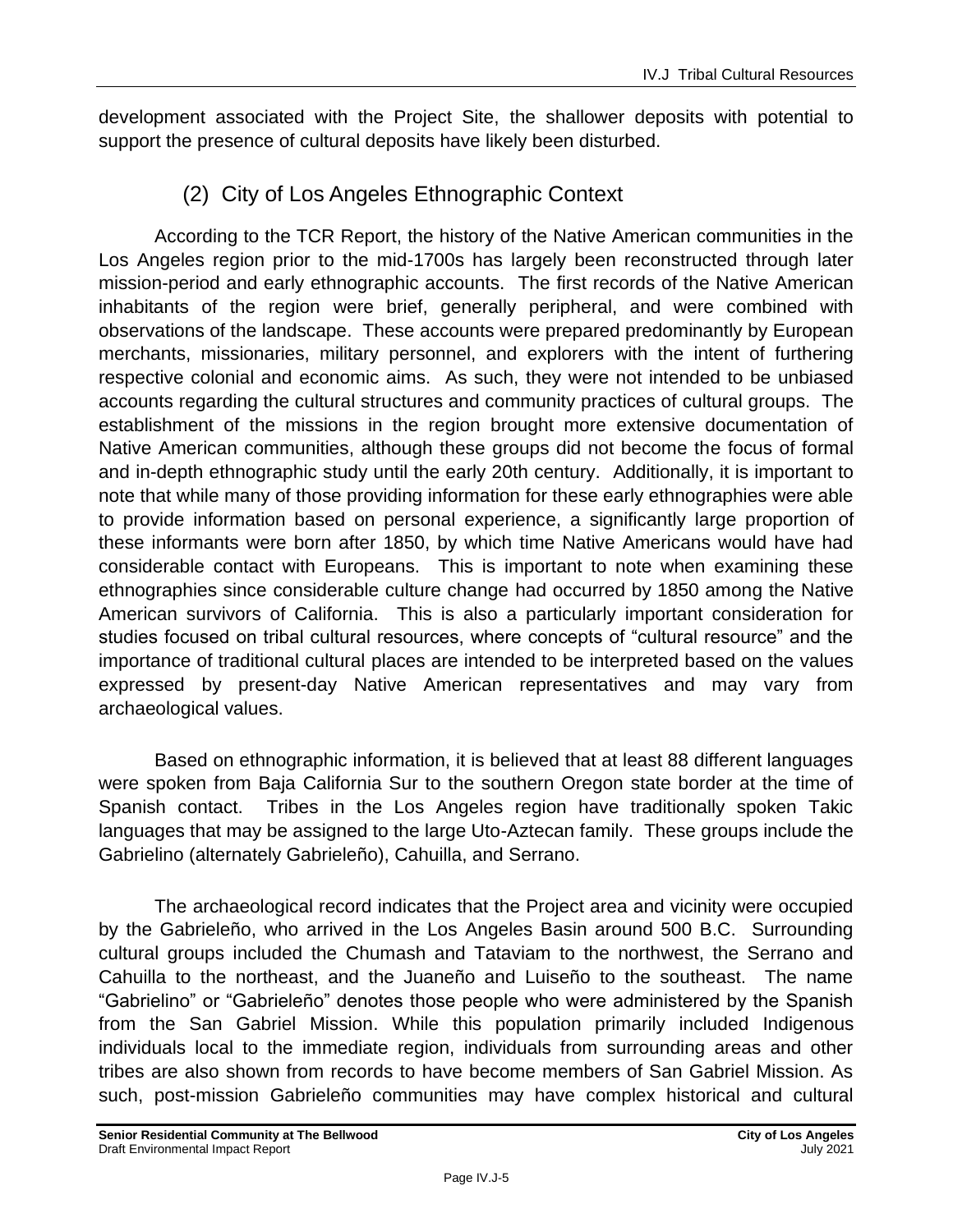understandings, with associations to multiple ethnic groups. Many modern Gabrieleño refer to themselves as the Tongva, within which there are a number of regional bands, to identify themselves as descendants of the indigenous people living across the plains of the Los Angeles Basin. Though the names "Tongva" or "Gabrieleño" are the most common names used by modern Native American groups, and are recognized by the Native American Heritage Commission, there are groups within the region that self-identify differently, such as the Gabrieleño Band of Mission Indians—Kizh Nation.

The Tongva established large, permanent villages along rivers and streams, and in sheltered areas along the coast. Tongva lands included the greater Los Angeles Basin and three Channel Islands (San Clemente, San Nicolas, and Santa Catalina). These lands stretched from the foothills of the San Gabriel Mountains to the Pacific Ocean. A total tribal population has been estimated of at least 5,000 persons, but recent ethnohistoric work suggests a number approaching 10,000 persons.

The largest, and best documented, ethnographic Tongva village was that of Yanga (also known as Yaangna, Janga, and Yabit), which was in the vicinity of downtown Los Angeles. This village was reportedly first documented by the expedition led by Captain Gaspar de Portola in 1769. As the Mission San Gabriel was established in 1771, Mission records indicate that 179 Gabrielino inhabitants of Yanga were members of the San Gabriel Mission. Based on this information, Yanga may have been the most populated village in the Western Gabrielino territory. The village of Cahuenga, second in size and less thoroughly documented, is located just north of the Cahuenga Pass.

The environment surrounding the Tongva included mountains, foothills, valleys, deserts, riparian, estuarine, and open and rocky coastal eco-niches. As with most Indigenous Californians, acorns were the staple food and were supplemented by the roots, leaves, seeds, and fruits of a wide variety of flora (e.g., islay, cactus, yucca, sages, and agave). Fresh water and saltwater fish, shellfish, birds, reptiles, and insects, as well as large and small mammals, were also consumed. A wide variety of tools and implements were used by the Tongva to gather and collect food resources. These included the bow and arrow, traps, nets, blinds, throwing sticks and slings, spears, harpoons, and hooks. The Tongva also processed food with a variety of tools, including hammerstones and anvils, mortars and pestles, manos and metates, strainers, leaching baskets and bowls, knives, bone saws, and wooden drying racks. Catalina Island steatite was used to make ollas and cooking vessels. Plank canoes and tule balsa canoes were used for fishing, travel, and trade between the mainland and the Channel Islands.

At the time of Spanish contact, the basis of Tongva religious life was the Chinigchinich religion, centered on the last of a series of heroic mythological figures. Chinigchinich was known to give instruction on laws and institutions, as well as dance, which was the primary religious act for the Tongva society. While the Chinigchinich religion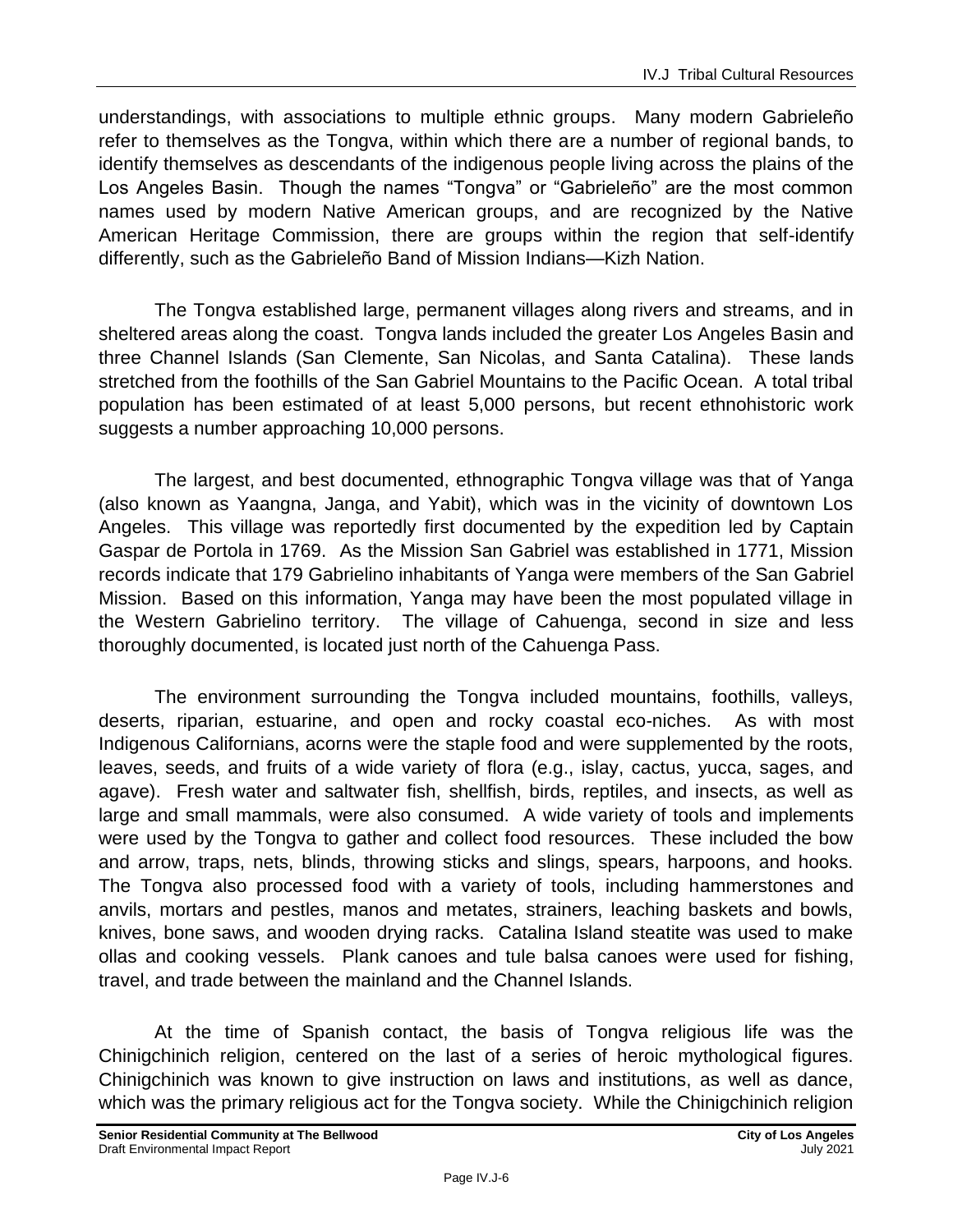seems to have been relatively new when the Spanish arrived, it spread south into the Southern Takic groups even as Christian missions were being built. As such, the Chinigchinich religion may represent a mixture of indigenous and Christian belief and practices.

Deceased Tongva were either buried or cremated, with burial more common on the Channel Islands and the neighboring mainland coast and cremation predominating on the remainder of the coast and the interior. Cremation ashes have been found buried within stone bowls and in shell dishes, as well as scattered among broken ground stone implements. These archaeological finds correspond with ethnographic descriptions of an elaborate mourning ceremony that included a wide variety of offerings, including seeds, stone grinding tools, otter skins, baskets, wood tools, shell beads, bone and shell ornaments, and projectile points and knives. Offerings varied with the sex and status of the deceased. However, at the behest of the Spanish missionaries, cremation essentially ceased.

### (3) Assembly Bill 52 Consultation

In compliance with the requirements of AB 52, Department of City Planning staff provided formal notification of the Project on May 30, 2019 (see Appendix I of this Draft EIR). Letters were sent via FedEx and certified mail to the following California Native American tribes that requested notification:

- Gabrieleño Band of Mission Indians—Kizh Nation
- Fernandeño Tataviam Band of Mission Indians
- Gabrielino Tongva Indians of California Tribal Council
- Gabrielino/Tongva Nation
- Gabrielino/Tongva San Gabriel Band of Mission Indians
- Gabrielino-Tongva Tribe
- San Fernando Band of Mission Indians
- Soboba Band of Luiseño Indians
- Torres Martinez Desert Cahuilla Indians

Two response letters were received by the City. On June 12, 2019, the City received a response letter from Mr. Michael Mirelez, Cultural Resource Coordinator of the Torres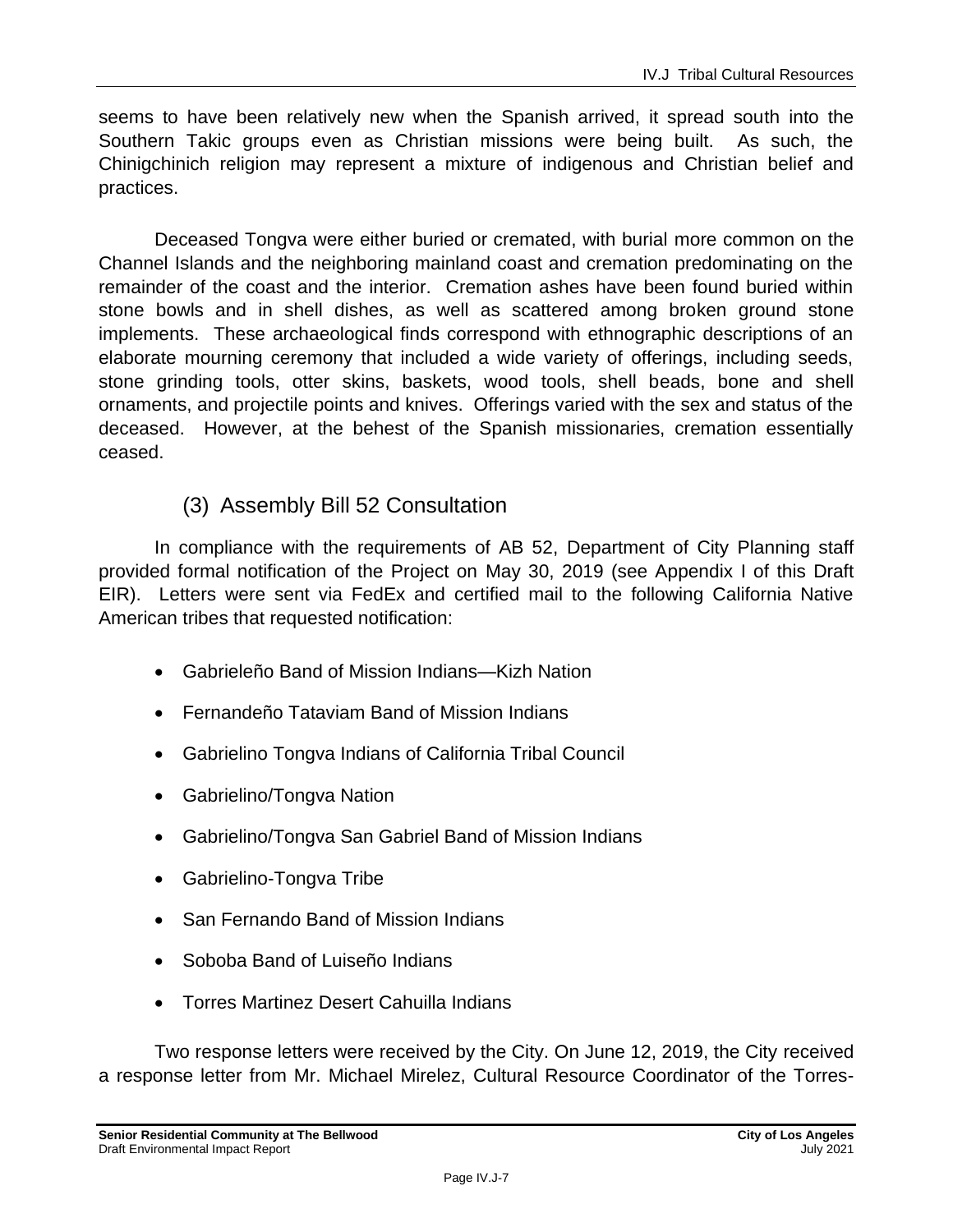Martinez Desert Cahuilla Indians deferring all future project notifications to Tribes closer to the Project Site.

On June 4, 2019, the City received a response letter from Mr. Andrew Salas, Chairman of the Gabrieleño Band of Mission Indians—Kizh Nation. The letter states the following and requested consultation with the City:

*The above proposed project location is within our Ancestral Tribal Territory; therefore, our Tribal Government requests to schedule a consultation with you as the lead agency, to discuss the project and surrounding location in further detail.*

On July 31, 2019, consultation occurred between Department of City Planning staff and representatives from the Gabrieleño Band of Mission Indians—Kizh Nation. During the consultation, the tribal representatives observed that :

- Santa Monica Boulevard was a known trade route, which is a cultural resource;
- The Project Site is located near a location of medicinal natural springs, which are a cultural resource.

No specific location of the identified springs was provided. The tribal representatives provided supporting documentation including excerpts from unspecified literary sources and historical maps. An explanation of how the information relates to the Project was not provided. The Gabrieleño Band of Mission Indians—Kizh Nation also provided the City with mitigation language recommended for the management of TCRs. Review of provided documentation suggests that the nearest historically mapped "ancient" road was approximately 0.16 mile north of the Project Site. With regard to the presence of medicinal natural springs, the nearest springs are mapped on Kirkman-Harriman's 1938 map as slightly over 2.5 miles west of the Project Site. These springs were also noted in Father Crespi's diary entry dated August 4, 1769. In general, documentation provided by the Tribe does not appear to include specific information that suggests the Project could potentially impact a TCR.

Following the consultation, the Kizh Nation provided the City, via email on August 5, 2019, with screen shots of ten historical map images, a screen shot of a pictorial depicting Rancho San Jose de Bueno Ayres (ca. 1840), and screen shots of two pages of text from unknown literary sources. Table IV.J-1 on page IV.J-9 provides the Kizh Nation's summary for each respective map.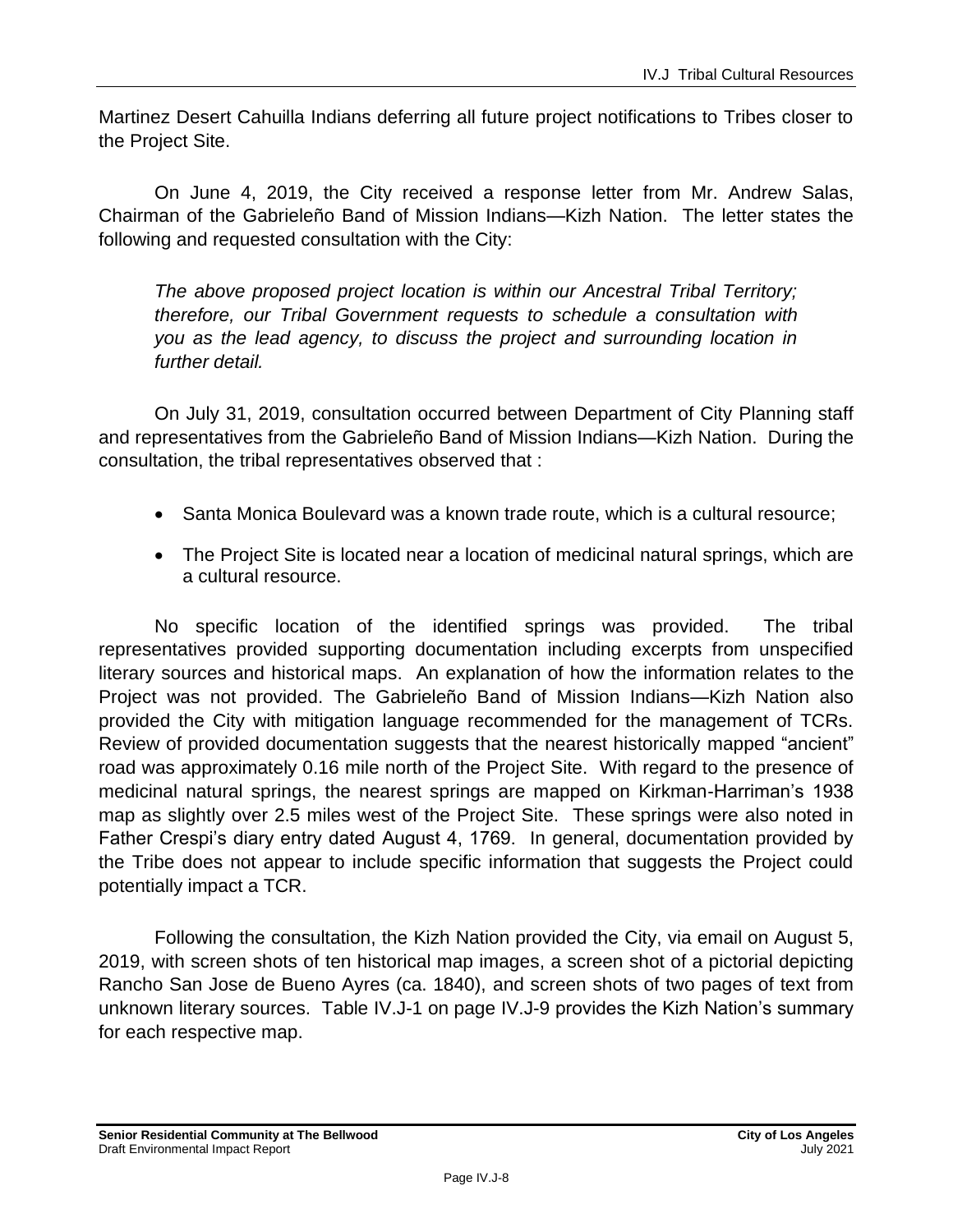#### **Table IV.J-1 Summary of Historic Maps Provided by the Gabrieleño Band of Mission Indians—Kizh Nation (Tribe)**

| <b>Map Year</b> | <b>Map Source</b>                                                                            | <b>Description of Resources in Maps</b>                                                                                                                                                                                                                                                                                                                                                                                                                                                                                                                                                                                                                                                                                                                                            |
|-----------------|----------------------------------------------------------------------------------------------|------------------------------------------------------------------------------------------------------------------------------------------------------------------------------------------------------------------------------------------------------------------------------------------------------------------------------------------------------------------------------------------------------------------------------------------------------------------------------------------------------------------------------------------------------------------------------------------------------------------------------------------------------------------------------------------------------------------------------------------------------------------------------------|
| 1881            | 10328-10384 Bellwood<br>Ave_1881: Ranchos:<br>Unknown Map<br>superimposed on<br>Google Earth | The Tribe states that this map indicates that the Project area is<br>within the Village of Yangna. The Tribe states that all of their<br>mainland villages overlapped each other to facilitate movement of<br>tribal cultural resources (TCRs) throughout the landscape and to<br>their sister tribes outside of their ancestral territory. The Tribe<br>further states that the village use areas were usually shared<br>between two or more adjoining villages depending on the type,<br>quantity, quality, and availability of the natural resources. The<br>Tribe states that for these reasons, human activities can be<br>pronounced within the shared areas and that TCRs may be<br>present in the soil layers from those years of human activity within<br>that landscape. |
|                 |                                                                                              | The Tribe also states that this map indicates that the Project area<br>is within Rancho Rincon de Los Bueyes. The Tribe states that all<br>Ranchos were placed on ancient village locations because of the<br>available resources in that area for human sustenance.<br>According to the Tribe, these resources include waterways,<br>waterbodies, springs, elevated ground, and food resources. The<br>Tribe references the verbal explanation provided during the<br>consultation meeting and the documents and images of maps<br>provided to the City pertaining to how Rancho Rincon de Los<br>Bueyes was located within their ancient village of Yangna.                                                                                                                      |
| 1898            | 10328-10384 Bellwood<br>Ave_1898:                                                            | This map is a map showing railroads, subdivisions and Ranchos<br>with a place marker for the Project Site.                                                                                                                                                                                                                                                                                                                                                                                                                                                                                                                                                                                                                                                                         |
|                 | Unknown Map<br>superimposed on<br>Google Earth                                               | The Tribe states that this map indicates the Project Site's close<br>proximity to a railroad that existed in this location. The Tribe<br>states that all railroads were placed on top of its traditional trade<br>routes because the first railroad planners that came out west<br>found the topography too varied and, thus, selected paths of the<br>Tribe's traditional trade routes, which had already been flattened<br>by human travel over thousands of years of use.                                                                                                                                                                                                                                                                                                       |
|                 |                                                                                              | The Tribe states that: (1) there are many trade routes around the<br>Project area; (2) these routes were also used for visiting family,<br>going to ceremonies, accessing recreation areas, as well as<br>foraging areas; (3) along these routes were seasonal or<br>permanent ramadas, trade depots, and habitation areas; and (4)<br>often along these trade routes were isolated burials and<br>cremations of those who died along the trail. The Tribe further<br>states that these trade routes are considered "cultural<br>landscapes," which house objects and are therefore a TCR.                                                                                                                                                                                         |
| 1901            | Unknown Map<br>superimposed on<br>Google Earth                                               | This map is a map showing railroads and Ranchos with a place<br>marker for the Project Site.                                                                                                                                                                                                                                                                                                                                                                                                                                                                                                                                                                                                                                                                                       |
|                 |                                                                                              | The Tribe states that this map indicates the Project Site's close<br>proximity to a railroad that existed in this location. The Tribe<br>states that all railroads were placed on top of its traditional trade<br>routes because the first railroad planners that came out west<br>found the topography too varied and, thus, selected paths of the<br>Tribe's traditional trade routes, which had already been flattened                                                                                                                                                                                                                                                                                                                                                          |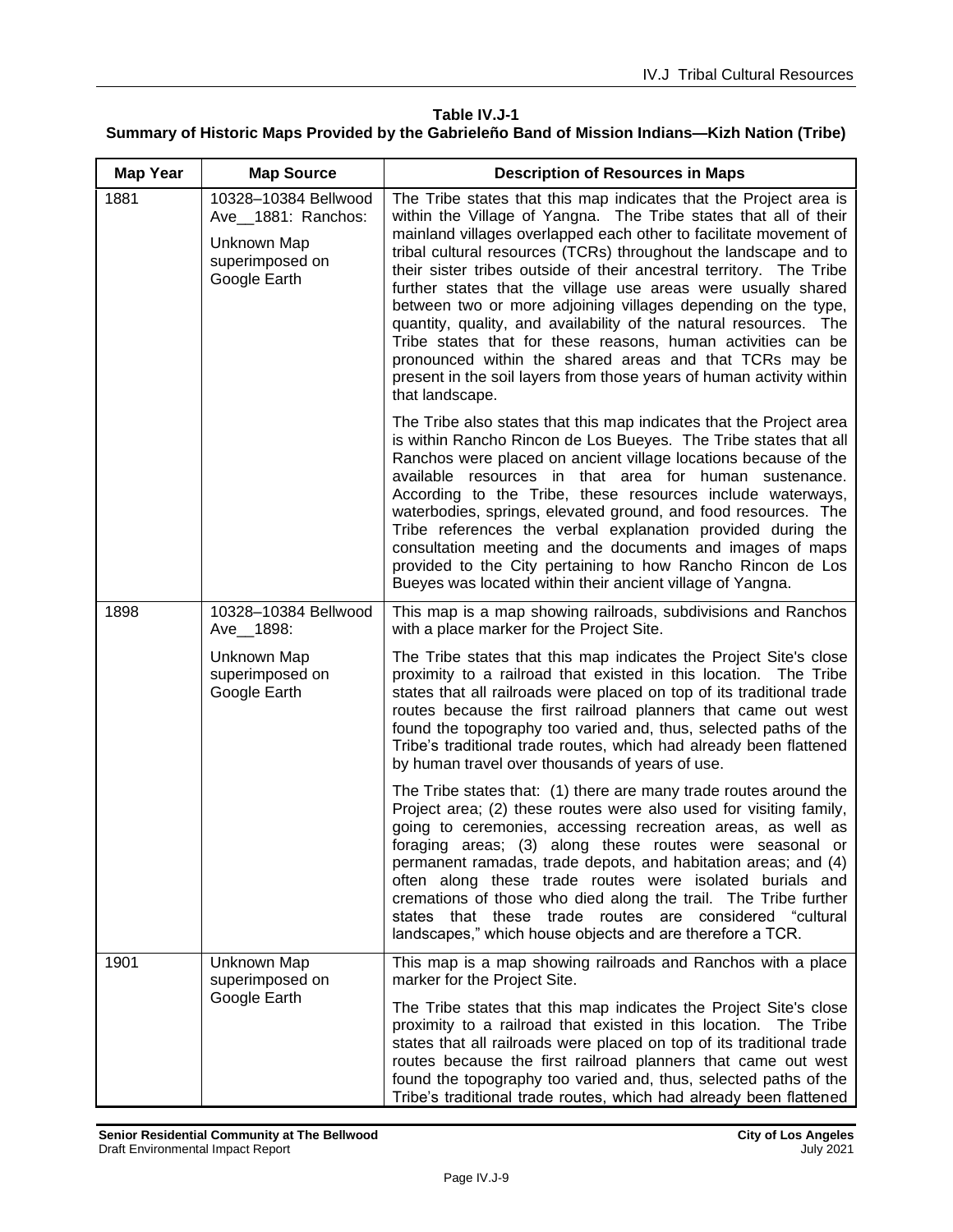#### **Table IV.J-1 (Continued)**

#### **Summary of Historic Maps Provided by the Gabrieleño Band of Mission Indians—Kizh Nation (Tribe)**

| <b>Map Year</b> | <b>Map Source</b>                                                                                                                                                                                            | <b>Description of Resources in Maps</b>                                                                                                                                                                                                                                                                                                                                                                                                                                                                                                                                                                                                                                                                                                             |
|-----------------|--------------------------------------------------------------------------------------------------------------------------------------------------------------------------------------------------------------|-----------------------------------------------------------------------------------------------------------------------------------------------------------------------------------------------------------------------------------------------------------------------------------------------------------------------------------------------------------------------------------------------------------------------------------------------------------------------------------------------------------------------------------------------------------------------------------------------------------------------------------------------------------------------------------------------------------------------------------------------------|
|                 |                                                                                                                                                                                                              | by human travel over thousands of years of use.                                                                                                                                                                                                                                                                                                                                                                                                                                                                                                                                                                                                                                                                                                     |
|                 |                                                                                                                                                                                                              | The Tribe states that: (1) there are many trade routes around the<br>Project area; (2) these routes were also used for visiting family,<br>going to ceremonies, accessing recreation areas, as well as<br>foraging areas; (3) along these routes were seasonal or<br>permanent ramadas, trade depots, and habitation areas; and (4)<br>often along these trade routes were isolated burials and<br>cremations of those who died along the trail. The Tribe further<br>states that these trade routes are considered "cultural<br>landscapes," which house objects and are therefore a TCR.                                                                                                                                                          |
| [1915]          | Image 1 (3): Indian<br><b>Villages Near Courses</b><br>of the Los Angeles<br>River.<br>Modified map taken<br>from Gumprecht 2001<br>[1999] Figure 4.2: 135),<br>superimposed on<br>Google Earth <sup>a</sup> | No explanatory text provided by the Tribe.                                                                                                                                                                                                                                                                                                                                                                                                                                                                                                                                                                                                                                                                                                          |
| 1920            | 10328-10384 Bellwood<br>Ave_1920:<br>Unknown Map<br>superimposed on<br>Google Earth                                                                                                                          | This map is provided to show the hydrography or waterways that<br>existed around the Project Site. The Tribe states that seasonal or<br>permanent hamlets, permanent trade depots, ceremonial and<br>religious sites, and burials and cremations took place along these<br>watercourses. Additionally, the Tribe states that these waterways<br>are considered "cultural landscapes."<br>Furthermore, there is<br>higher than average potential to encounter TCRs and human<br>remains during ground-disturbing activities near larger bodies of<br>water.                                                                                                                                                                                          |
| 1938            | 10328-10384 Bellwood<br>Ave_1938:<br>Kirkman-Harriman Map<br>superimposed on<br>Google Earth                                                                                                                 | The Tribe states that this map indicates that the Project area is<br>within the Village of Yangna. The Tribe states that all of their<br>mainland villages overlapped each other to facilitate movement of<br>TCRs throughout the landscape and to their sister tribes outside<br>of their ancestral territory. The Tribe further states that the village<br>use areas were usually shared between two or more adjoining<br>villages depending on the type, quantity, quality, and availability of<br>the natural resources. The Tribe states that for these reasons,<br>human activities can be pronounced within the shared areas and<br>that TCRs may be present in the soil layers from those years of<br>human activity within that landscape. |
|                 |                                                                                                                                                                                                              | The Tribe states that: (1) there are many trade routes around the<br>Project area; (2) these routes were also used for visiting family,<br>going to ceremonies, accessing recreation areas, as well as<br>foraging areas; (3) along these routes were seasonal or<br>permanent ramadas, trade depots, and habitation areas; and (4)<br>often along these trade routes were isolated burials and<br>cremations of those who died along the trail. The Tribe further<br>states that these trade routes are considered "cultural<br>landscapes," which house objects and are, therefore, a TCR.                                                                                                                                                        |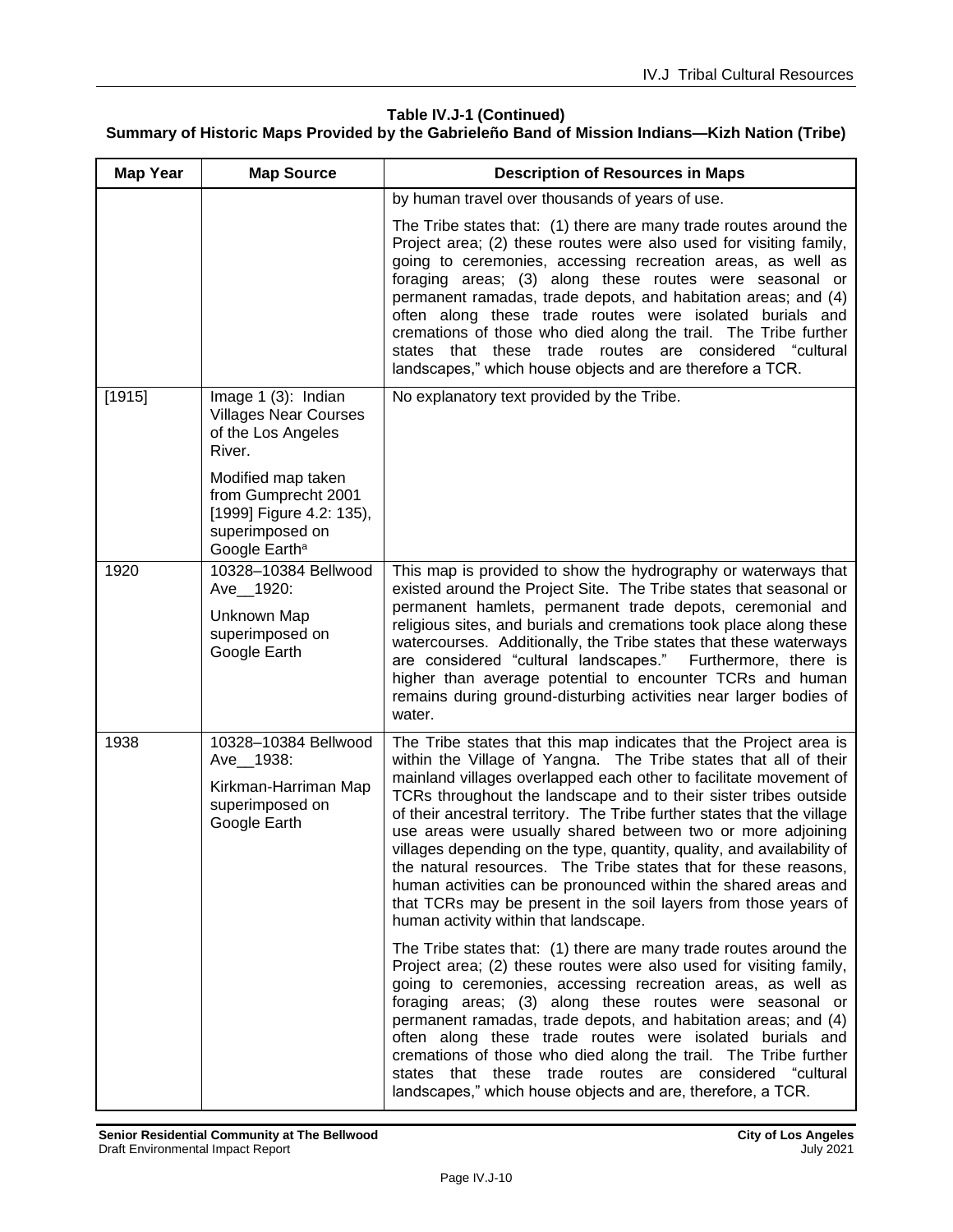#### **Table IV.J-1 (Continued)**

#### **Summary of Historic Maps Provided by the Gabrieleño Band of Mission Indians—Kizh Nation (Tribe)**

| <b>Map Year</b>                                                                                                                                           | <b>Map Source</b>                                                                                    | <b>Description of Resources in Maps</b>                                                                                                                                                                                                                                                                                                                                                                                                                                                                                                                      |  |
|-----------------------------------------------------------------------------------------------------------------------------------------------------------|------------------------------------------------------------------------------------------------------|--------------------------------------------------------------------------------------------------------------------------------------------------------------------------------------------------------------------------------------------------------------------------------------------------------------------------------------------------------------------------------------------------------------------------------------------------------------------------------------------------------------------------------------------------------------|--|
|                                                                                                                                                           |                                                                                                      | This map is provided to also show the hydrography or waterways<br>that existed around the Project Site. The Tribe states that<br>seasonal or permanent hamlets, permanent trade depots,<br>ceremonial and religious sites, and burials and cremations took<br>place along these watercourses. Additionally, the Tribe states<br>that these waterways are considered "cultural landscapes."<br>Furthermore, there is higher than average potential to encounter<br>TCRs and human remains during ground-disturbing activities near<br>larger bodies of water. |  |
| 1938                                                                                                                                                      | Image 3: Kirkman-<br>Harriman Map                                                                    | Previously summarized above in map "10328-10384 Bellwood<br>Ave_1938: Kirkman-Harriman Map" that is superimposed on<br>Google Earth.                                                                                                                                                                                                                                                                                                                                                                                                                         |  |
| No date<br>provided                                                                                                                                       | Image 1 (2): General<br><b>Project Location Map</b>                                                  | No explanatory text provided by the Tribe.                                                                                                                                                                                                                                                                                                                                                                                                                                                                                                                   |  |
| No date<br>provided                                                                                                                                       | Image 2: Unknown<br>Map with Ranchos                                                                 | No explanatory text provided by the Tribe.                                                                                                                                                                                                                                                                                                                                                                                                                                                                                                                   |  |
| [1996]                                                                                                                                                    | Image $3(1)$ :<br>Map from McCawley<br>(1996) that depicts<br>Gabrieleño<br>Communities <sup>a</sup> | No explanatory text provided by the Tribe.                                                                                                                                                                                                                                                                                                                                                                                                                                                                                                                   |  |
| Note: Years within brackets were identified by Dudek.<br>in a name of a later commence in comme to the filler of the information of the formula to<br>F., |                                                                                                      |                                                                                                                                                                                                                                                                                                                                                                                                                                                                                                                                                              |  |

*<sup>a</sup> For maps provided, sources were identified by Dudek.*

*Source: Dudek, 2021.*

The maps provided appear to be topographic maps, including maps of rancho boundaries and/or subdivisions, as well as the Kirkman-Harriman map (Figure 3 of Appendix I of this Draft EIR), a map depicting Gabrieleño communities (McCawley 1996), a map taken from Gumprecht (2001 [1999] Figure 4.2: 135) originally showing areas subject to inundation that was modified to include locations of "Indian Villages Near Courses of the Los Angeles River," and a general Project location map. Of these ten maps, six maps are overlaid on Google Earth with place markers for the Project Site. The unknown literary sources provided by the Kizh Nation appear to be in reference to typical habitations and clothing, as well as information about villages near water sources.

In addition to the maps, unknown literary sources, and the pictorial of the Rancho San Jose de Buenos Ayres (Rancho), the Kizh Nation also provided a brief background history summarizing the Gabrieleño territory, the complexity of their subsistence technology, trade network, and ritual. The summary included a history of the village of the Yangna, including the location, its relationship with the pueblo, and the relocation of the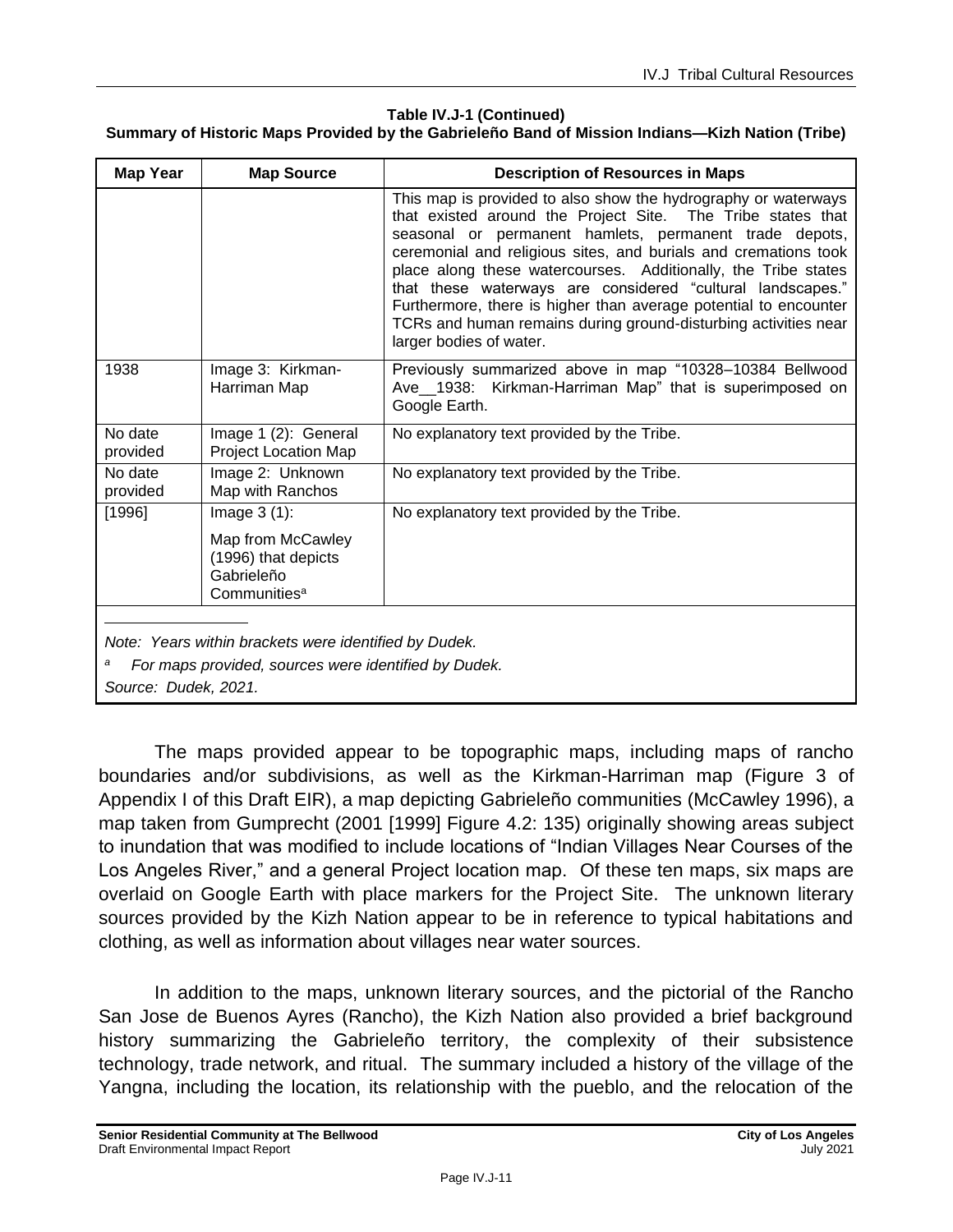village that may have been politically motivated, leading to the closure of the new settlement, "Pueblito." According to the summary, the displaced Yangna members were compensated and their employers were required to provide them shelter as a result. Further, the Kizh Nation provided a brief summary on the history of the Rancho and the change of ownership including land use over time. In addition, according to the Kizh Nation, the [Project] area was located within the boundaries of the Rancho.

On October 8, 2020, the City sent a follow-up email to the Gabrieleño Band of Mission Indians—Kizh Nation requesting further documentation. To date, no other responses have been received from the tribal contacts regarding TCRs or other concerns about the Project. Consultation with the Kizh Nation was formally closed by the City on July 1, 2021. Government to government consultation initiated by the City, acting in good faith and after a reasonable effort, has not resulted in the identification of a TCR within or near the proposed Project Site. A record of the letters, mailings, and correspondence, excluding that deemed confidential, is included as Appendix I of this Draft EIR.

## (4) Background Research

#### *(a) Sacred Lands File Review*

An SLF search request was sent to NAHC for the Project on August 19, 2019. On September 16, 2019, the NAHC responded via e-mail and indicated that the SLF search had been completed with negative results.

#### *(b) California Historical Resources Information System Review*

As part of the TCR Report, on August 16, 2019, a California Historical Resources Information System (CHRIS) records search was completed at the South Central Coastal Information Center (SCCIC) for the Project Site and a search radius of 0.5 mile (see Appendix I of this Draft EIR). The records search included mapped prehistoric, historical, and built-environment resources, California Department of Parks and Recreation (DPR) site records, technical reports, archival resources, and ethnographic references.

#### *(i) Previously Conducted Cultural Resource Studies*

Results of the records search indicated that 12 previous cultural resource studies had been conducted within a 0.5-mile radius of the Project Site between 1997 and 2014. None of these studies overlap with or are adjacent to the Project Site.

#### *(ii) Previously Recorded Cultural Resources*

The CHRIS records indicate that a total of 15 previously recorded cultural resources are located within 0.5 mile of the Project Site. The previously recorded cultural resources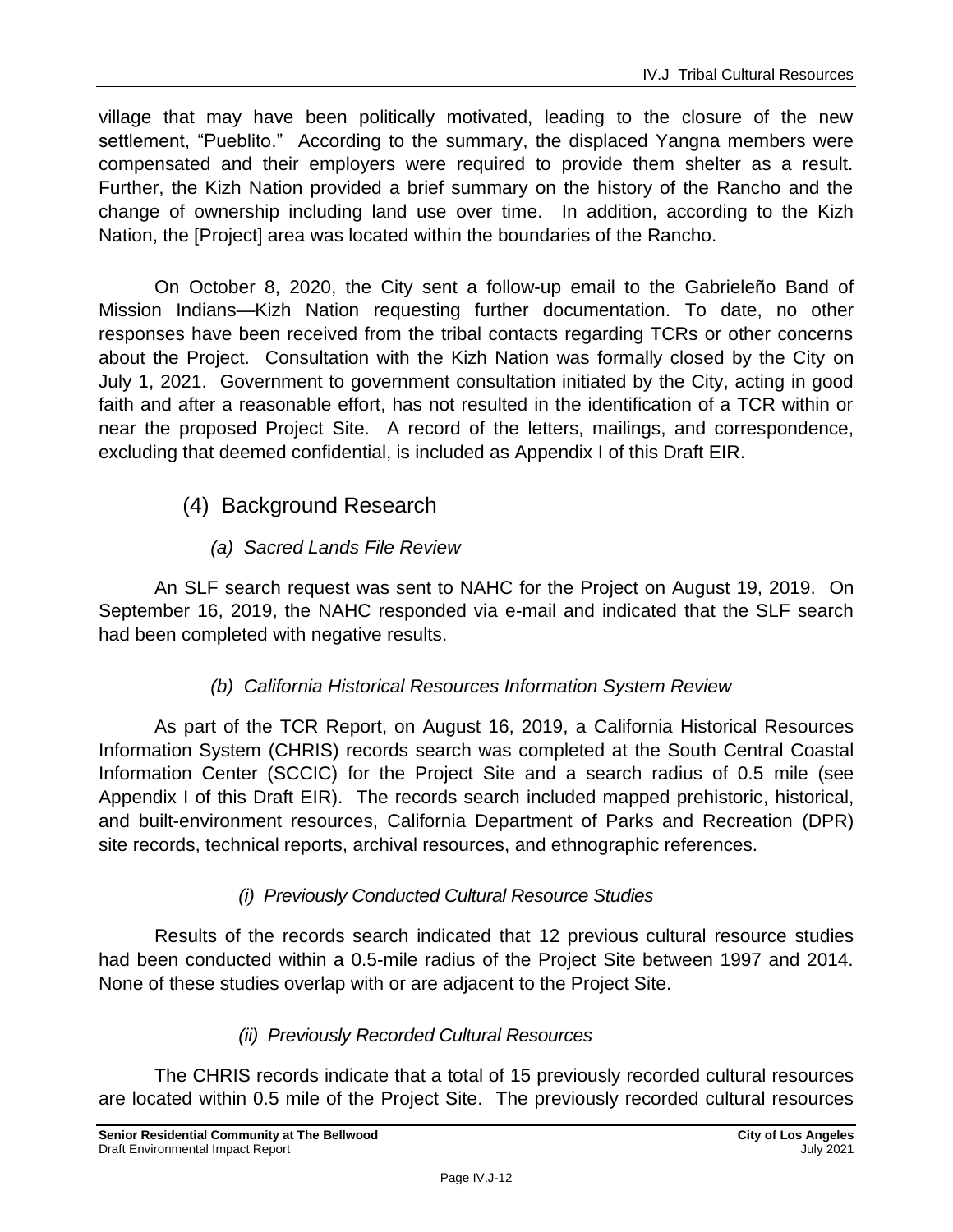consist of 13 historic-age buildings, one District consisting of multiple historic-age buildings, and one historic-age archaeological site (P-19-002479). The historic-age archaeological site is approximately 0.25 mile from the Project Site and consists of a sub-surface lowdensity deposit of historic-age trash and construction debris with temporally diagnostic material dating from the 1920s and 1930s. No prehistoric sites or resources documented to be of specific Native American origin have been previously recorded within the records search area of the Project Site.

#### *(c) Review of Historic Aerials and Topographic Maps*

Historic topographic maps, aerial photographs, and Sanborn Fire Insurance Maps were consulted to understand the development of the Project Site and surrounding properties. Topographic maps were available beginning from 1894 to 2015, and aerial images are available from 1952 to 2016. Sanborn maps were available from 1926.

The 1894 United States Geological Survey (USGS) topographic map from 1894 shows the Project Site and surrounding area as undeveloped with the exception of the Pasadena and Pacific Railroad to the north and a sparse webbing of roads. The Project Site is along one of these roads, although no structures are in the vicinity of the Project Site. The 1921 topographic map no longer shows the road adjacent the Project Site. To the east is an oil field with associated roads, otherwise, the Project Site and surrounding area remain undeveloped. The 1925 topographic map highlights the undeveloped terrain of the Project Site and surrounding area and shows the Project Site on a western slope northeast of the confluence of two seasonal drainages. Though the 1925 topographic map depicts the area as entirely undeveloped, the 1926 Sanborn map displays an established grid infilled with single-family dwellings. In addition, Bellwood Avenue had been constructed, while Olympic Boulevard had not. The 1926 Sanborn map also shows that the Project Site has been subdivided into lots, however, the lots are vacant. The first available aerial photograph dates from 1952 and shows the Project Site as fully developed with the existing multi-family apartment buildings. in their current configuration, and Olympic Boulevard in its current alignment.

#### *(d) Ethnographic Research and Review of Academic Literature*

As part of the preparation of the Project's TCR Report, academic and ethnographic literature and materials were reviewed for information pertaining to past Native American use of the Project Site. This review included consideration of sources commonly identified though consultation, notably the 1938 Kirkman-Harriman Historical Map often referenced by the Gabrieleño Band of Mission Indians—Kizh Nation (See Figure 3 of the TCR Report, included in Appendix I of this Draft EIR). A copy of the 1938 Kirkman-Harriman map was also provided by representatives from the Gabrieleño Band of Mission Indians—Kizh Nation in connection with the AB 52 consultation described above.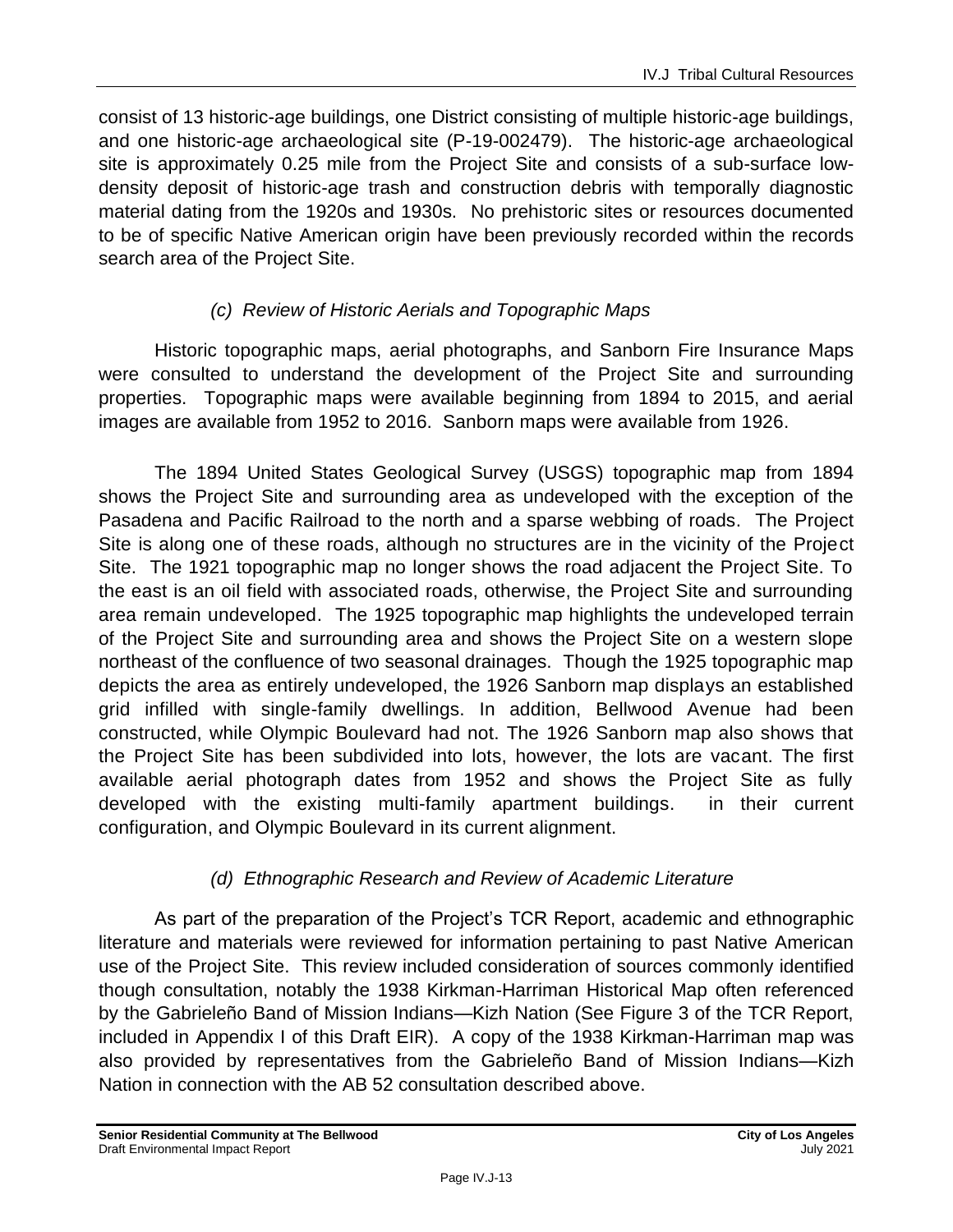According to the 1938 Kirkman-Harriman map, the Project Site is approximately 1.5 miles south of the path of Portola's first expedition in California and is within close proximity to a mapped Native American village, located west of the Project Site. The mapped Native American village and Project Site are both approximately 0.16 mile south of an unnamed, roughly east-west oriented "ancient" road. Additionally, a small southeast traveling river or tributary, approximately 0.82 mile west of the Project Site, but mapped as immediately adjacent to the previously noted Native American village site, is depicted. Also depicted on the map, over 2.5 miles west and outside of the Project Site, are two locations labeled as "spg" that likely represent natural springs. Father Juan Crespi, representative of the Franciscan Church with the Portola party, provided documentation of passage just northwest of the Project Site on August 4, 1769, and notes the presence of these springs. The nearest springs are mapped on Kirkman-Harriman's 1938 map as slightly over 2.5 miles west of the Project Site.

While demonstrating these consistencies with historical documentation such as that from the Portola expedition, it should be noted that this map is highly generalized due to scale and age, and may be somewhat inaccurate with regard to distance and location of mapped features. Additionally, this map was prepared based on review of historic documents and notes more than 100 years following secularization of the missions (in 1833). Although the map contains no specific primary references, it matches with the details documented by the Portola expedition (circa 1769–1770). While the map is a valuable representation of post-mission history, substantiation of the specific location and uses of the represented individual features would require review of archaeological or other primary documentation on a case-by-case basis. No information relating to the village site mapped nearest to the Project Site was provided within the reports identified during the CHRIS record search.

At the time of the Portola expedition in 1769 and through the subsequent mission period, the area surrounding the Project Site would have been occupied by Western Gabrieleño/Tongva inhabitants (see Figures 4 and 5 of the TCR Report). Use of Gabrielino as a language has not been documented since the 1930s. One study made an effort to map the traditional Gabrieleño/Tongva cultural use area through documented family kinships included in mission records. This process allowed the researchers to identify the relative size of tribal villages (settlements) based on the number of individuals reported in these records. Traditional cultural use area boundaries, as informed by other ethnographic and archaeological evidence, were also drawn around these clusters of villages (see Figure 6 of the TCR Report).The village site mapped closest to the Project Site was Cabuepet (or Cahuenga), located near the northern opening of the Cahuenga Pass approximately 6 to 7 miles to the northwest. This village was located near what is now Universal Studios. Mission records indicate that 123 Native American members came from this village, second only to the number of members from Yanga in the Western Gabrieleño territory. Campo de Cahuenga was also in this vicinity, which is the site where the 1847 treaty between General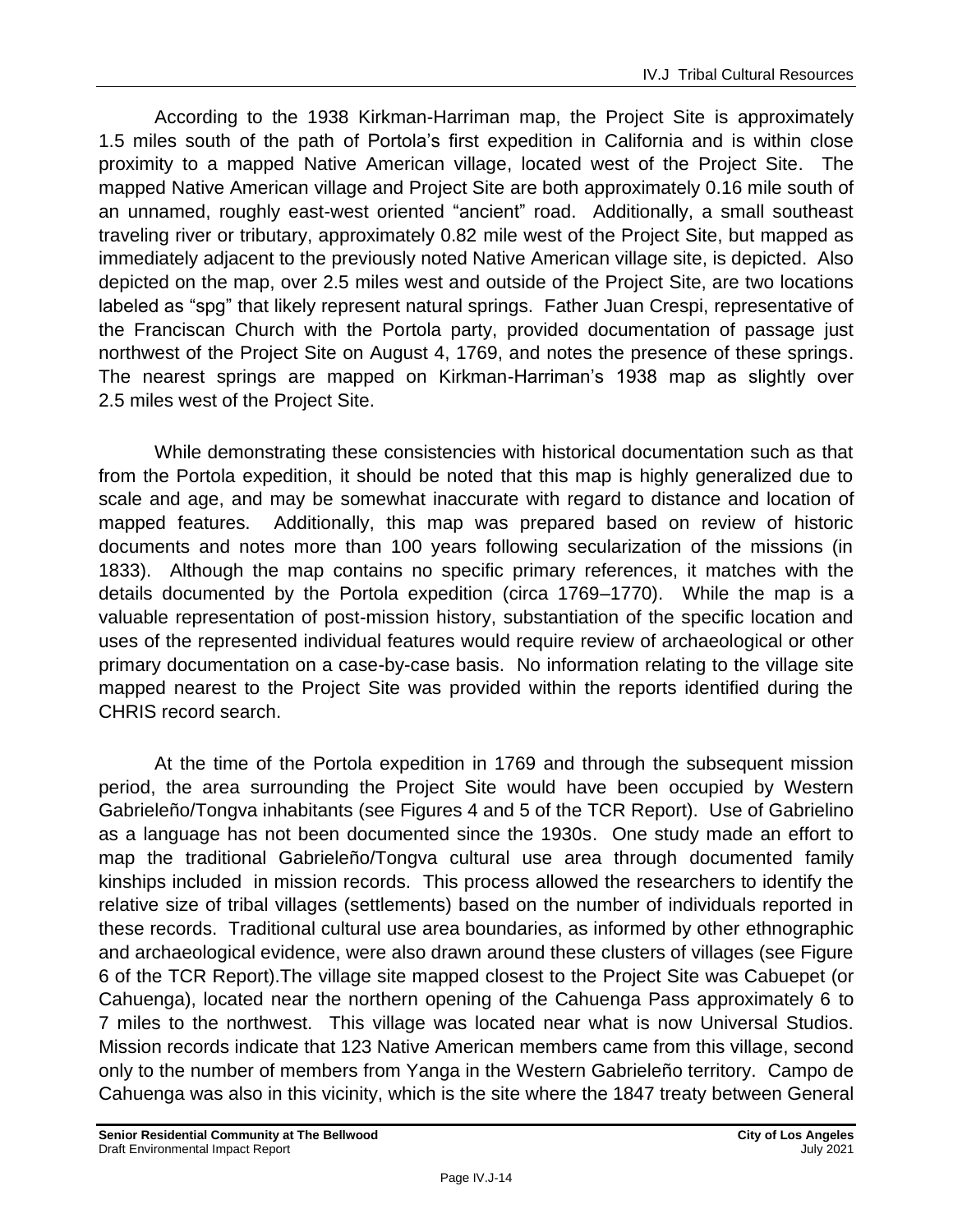Andres Pico and Lieutenant-Colonel John C. Fremont marked the surrender of Mexican California to the United States. The La Brea Tar Pits area (CA-LAN-159) was a known area of Native American use for hunting and the gathering of tar. The largest substantiated village in the vicinity was likely Yabit (or Yanga), located approximately 8 to 9 miles to the northeast. Mission records indicate that 179 Gabrieleño inhabitants of Yanga became members of San Gabriel Mission, indicating that it may have been the most populated village in the Western Gabrieleño territory. In general, the mapped position of both Yanga and Cahuenga have been substantiated through archaeological evidence, although the archaeological record has been substantially compromised by rapid and early urbanization throughout much of the region. No archaeological evidence of the nearest village on the 1938 Kirkman-Harriman map was provided in the SCCIC records search results or review of other archaeological information.

Based on the TCR Report's review of pertinent academic and ethnographic information, the Project Site falls within the boundaries of the Gabrieleño/Tongva traditional use area. In addition, as discussed above, according to the Kirkman-Harriman map, the Project Site is located relatively close to a Native American village and in the vicinity of historically mapped water sources and road; however, they are well outside of the Project Site. This observed, while there are some characteristics that would have been of value for prehistoric use of this area, there are similar resources available throughout the region. No recorded cultural resources of Native American origin have been identified in the Project Site or within a 0.5-mile records search buffer. In addition, consultation with traditionally affiliated Native American tribes to date has not identified any known TCRs that would be impacted by the proposed Project.

# **3. Project Impacts**

# **a. Significance Thresholds**

In accordance with Appendix G of the State CEQA Guidelines, the Project would have a significant impact related to Tribal Cultural Resources if the project would:

*Threshold (a): Cause a substantial adverse change in the significance of a tribal cultural resource, defined in Public Resources Code section 21074 as either a site, feature, place, cultural landscape that is geographically defined in terms of the size and scope of the landscape, sacred place, or object with cultural value to a California Native American tribe, and that is:*

> *i. Listed or eligible for listing in the California Register of Historical Resources, or in a local register of historical resources as defined in Public Resources Code section 5020.1(k), or*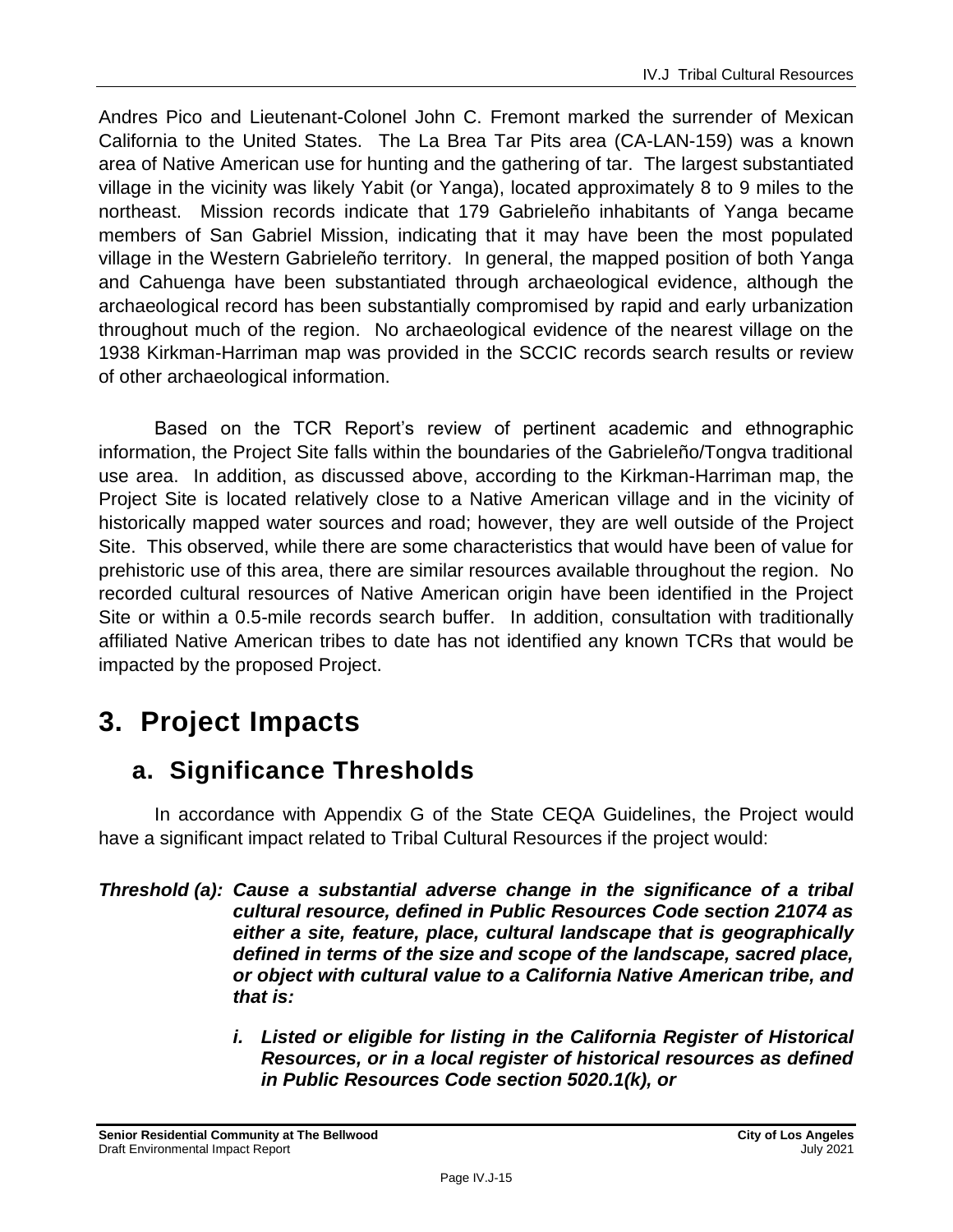*ii. A resource determined by the lead agency, in its discretion and supported by substantial evidence, to be significant pursuant to criteria set forth in subdivision (c) of Public Resources Code Section 5024.1. In applying the criteria set forth in subdivision (c) of Public Resource Code Section 5024.1, the lead agency shall consider the significance of the resource to a California Native American tribe.*

In assessing impacts related to tribal cultural resources in this section, the City will use Appendix G as the thresholds of significance. The *L.A. CEQA Thresholds Guide* does not include any criteria to evaluate tribal cultural resources impacts.

# **b. Methodology**

A CHRIS records search for the Project Site and a 0.5-mile radius was completed on August 16, 2019. The records search included SCCIC's collections of mapped prehistoric, historical, and built-environment resources, DPR site records, technical reports, archival resources, and ethnographic references. Additional consulted sources included historic topographic maps, aerial photographs, and Sanborn Fire Insurance Maps. Pertinent academic and ethnographic literature was also reviewed for information pertaining to past Native American use of the Project area. As required by AB 52, consultation with California Native American Tribes was conducted to address potential impacts associated with Native American resources. In addition, a Sacred Lands Files search was conducted by the NAHC, on September 16, 2019, to determine the presence of any recorded tribal cultural resources on the Project Site.

# **c. Project Design Features**

No project design features are proposed with regard to tribal cultural resources.

# **d. Analysis of Project Impacts**

- *Threshold (a): Would the Project cause a substantial adverse change in the significance of a tribal cultural resource, defined in Public Resources Code section 21074 as either a site, feature, place, cultural landscape that is geographically defined in terms of the size and scope of the landscape, sacred place, or object with cultural value to a California Native American tribe, and that is:*
	- *i. Listed or eligible for listing in the California Register of Historical Resources, or in a local register of historical resources as defined in Public Resources Code section 5020.1(k), or*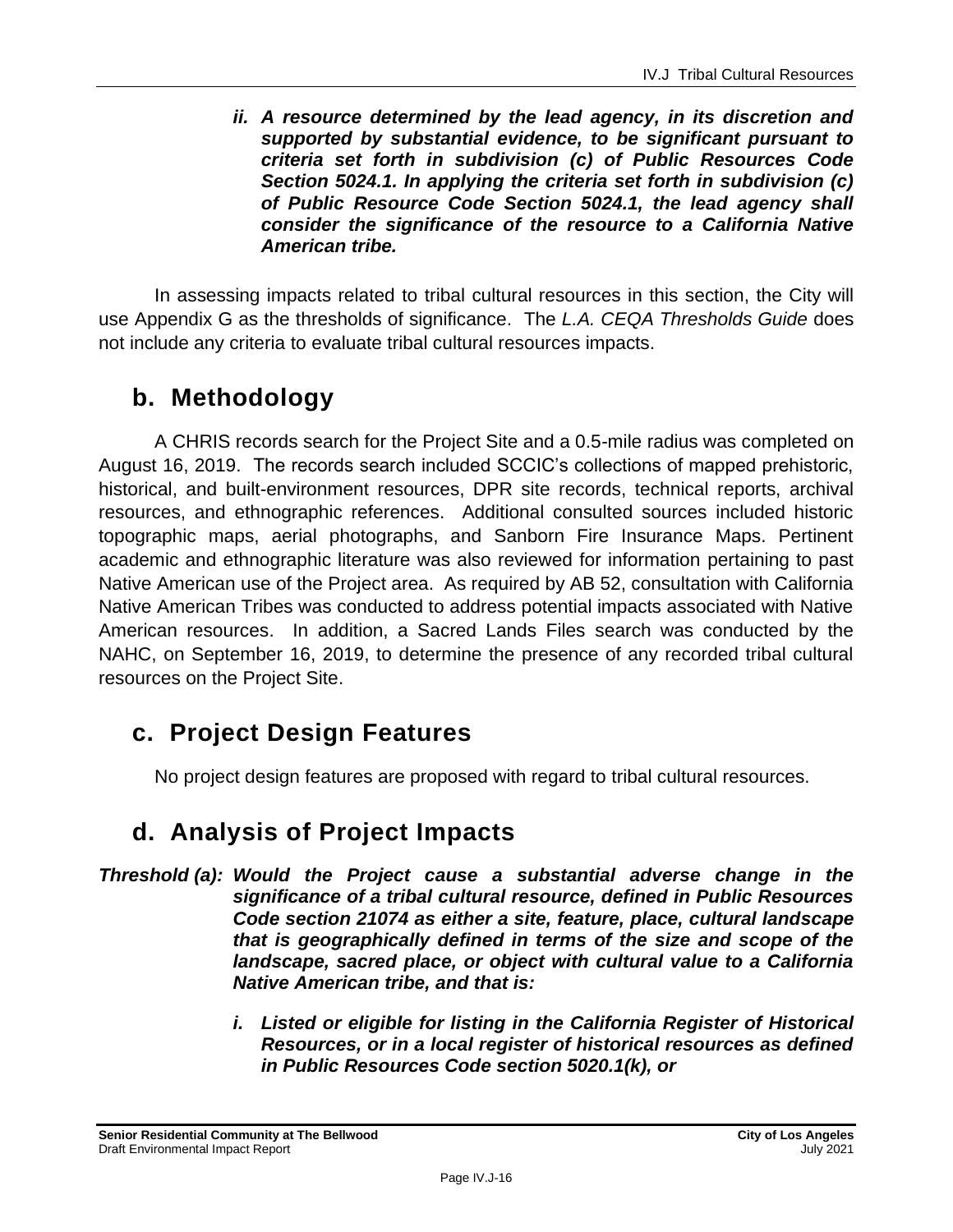*ii. A resource determined by the lead agency, in its discretion and supported by substantial evidence, to be significant pursuant to criteria set forth in subdivision (c) of Public Resources Code Section 5024.1? In applying the criteria set forth in subdivision (c) of Public Resource Code Section 5024.1, the lead agency shall consider the significance of the resource to a California Native American tribe.*

### (1) Analysis of Project Impacts

The estimated depth of excavation for subterranean parking and building foundations associated with the Project would be approximately 30 feet below grade. It is estimated that approximately 74,800 cubic yards of soil would be exported and hauled from the Project Site during the excavation phase.

In compliance with the requirements of AB 52, the City provided formal notification of the Project on May 30, 2019 (see Appendix I of this Draft EIR) to the tribes listed above in Subsection 2.b. The 30-day response period for consultation requests concluded on June 29, 2019.

As noted above, two response letters were received by the City. On June 12, 2019, the City received a response letter from Mr. Michael Mirelez, Cultural Resource Coordinator of the Torres-Martinez Desert Cahuilla Indians deferring all future project notifications to Tribes closer to the Project Site. On June 4, 2019, the City received a response letter from Mr. Andrew Salas, Chairman of the Gabrieleño Band of Mission Indians—Kizh Nation, which noted the Project Site is located within their ancestral tribal territory. Mr. Salas stated the Project is located within a sensitive area with the potential to adversely affect tribal cultural resources and requested consultation with the City.

Consultation took place on July 31, 2019, with Department of City Planning staff and representatives from the Gabrieleño Band of Mission Indians—Kizh Nation, including Mr. Salas, Matt Teutimez, and John Torres. During the consultation, Mr. Salas stated that Santa Monica Boulevard was a known trade route. In addition to the Santa Monica Boulevard trade route, Mr. Salas noted the Project Site is located near a location of medicinal natural springs. As discussed in detail above, review of provided documentation suggests that the nearest historically mapped "ancient" road was approximately 0.16 mile north of the Project Site. With regard to the presence of medicinal natural springs, the nearest springs are mapped on Kirkman-Harriman's 1938 map as slightly over 2.5 miles west of the Project Site. These springs were also noted in Father Crespi's diary entry dated August 4, 1769. In general, documentation provided by the Gabrieleño Band of Mission Indians—Kizh Nation does not appear to include specific information that suggests the Project could potentially impact a TCR.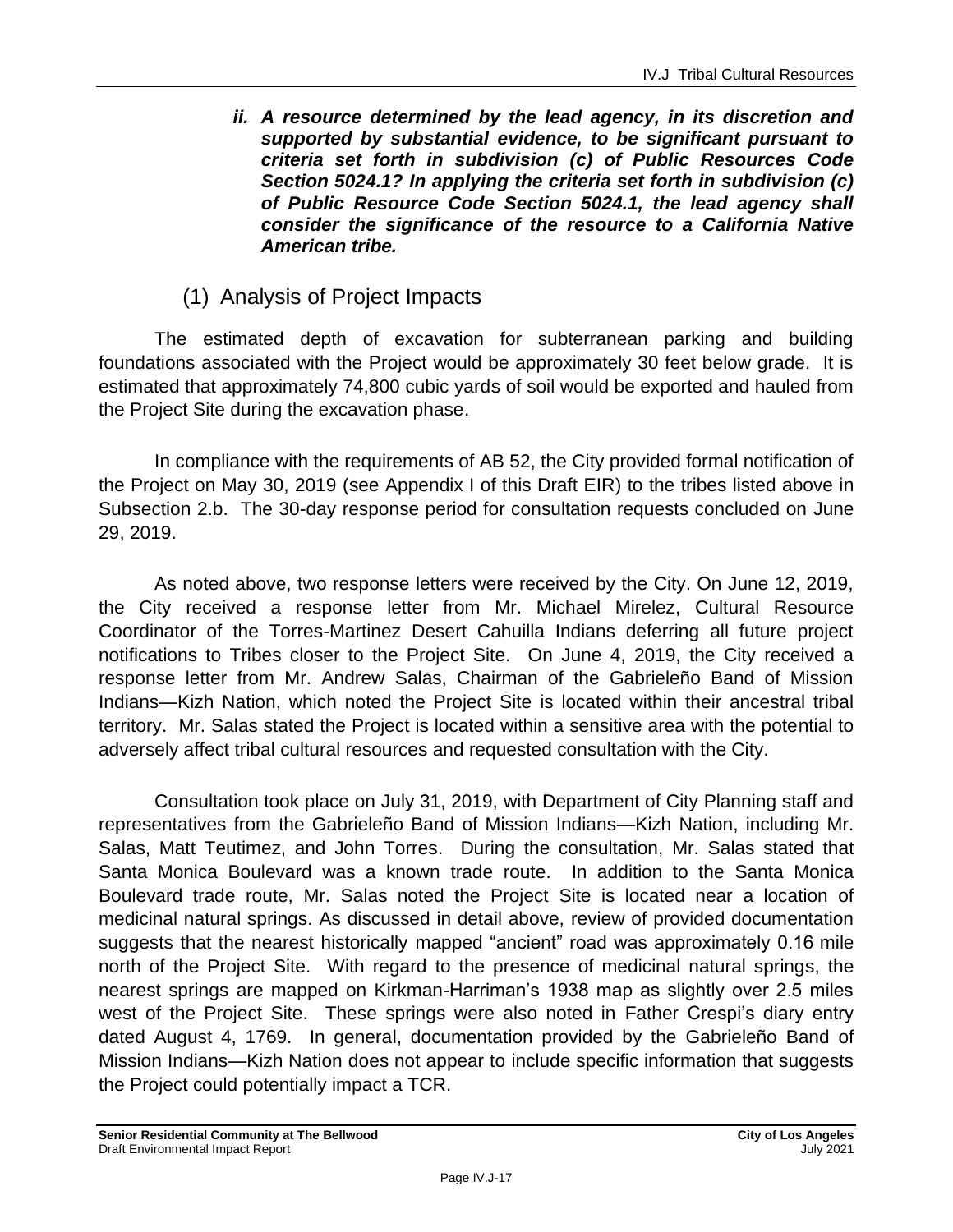In a follow-up email on August 5, 2019, the Kizh Nation provided the City with screen shots of ten historical map images, a screen shot of a pictorial depicting Rancho San Jose de Bueno Ayres (ca. 1840), and screen shots of two pages of text from unknown literary sources. In addition to the maps, unknown literary sources, and the pictorial of the Rancho San Jose de Buenos Ayres (Rancho), the Kizh Nation also provided a brief background history summarizing the Gabrieleño territory, the complexity of their subsistence technology, trade network, and ritual. The summary included a history of the village of the Yangna, including the location, its relationship with the pueblo, and the relocation of the village that may have been politically motivated, leading to the closure of the new settlement, "Pueblito." According to the summary, the displaced Yangna members were compensated and their employers were required to provide them shelter as a result. Further, the Kizh Nation provided a brief summary on the history of the Rancho and the change of ownership including land use over time. In addition, according to the Kizh Nation, the [Project] area was located within the boundaries of the Rancho. The Tribe also provided mitigation language to the City for consideration to address the potential impacts they have identified for the Project.

As discussed above in Subsection 2.b.(4)(b)(ii), no prehistoric sites or resources documented to be of specific Native American origin have been previously recorded within the records search area of the Project Site. Therefore, there are no tribal cultural resources that are listed or eligible for listing in the California Register of Historical Resources or in a local register of historical resources on or within 0.5 mile of the Project Site. The NAHC Sacred Lands File also did not indicate the presence of Native American resources. As described by the TCR Report, the Project Site and surrounding neighborhoods have been extensively developed throughout the twentieth century and thus, the subsurface soils are unlikely to support intact TCRs. Additionally, no tribal cultural resources have been identified within the Project Site through tribal consultation that would be impacted.

A review of the documents and the comments, documents, and maps provided by the Kizh Nation during AB 52 consultation to the City was conducted, to determine whether the proposed Project would cause a substantial adverse impact to TCRs. The following is provided to address the Tribe's concerns as summarized in Table IV.J-1 on page IV.J-9.

The Tribe provided an 1881 map and stated that the Project Site is within Rancho Rincon de Los Bueyes and that this Rancho is located within their ancient village site of Yangna. A review of the map shows that the Project Site is on the boundary line between Rancho San Jose de Buenos Ayres, a land grant made by the Mexican government to Maximo Alanis in 1843, and Rancho Rincon de Los Bueyes, a land grant made by the Spanish Governor of Alta California to Bernardo Higuera and Cornelio Lopez in 1821. However, the map does not include any reference to the village site of Yangna. Moreover, the 1938 map provided by the Tribe, which was prepared by Kirkman-Harriman and also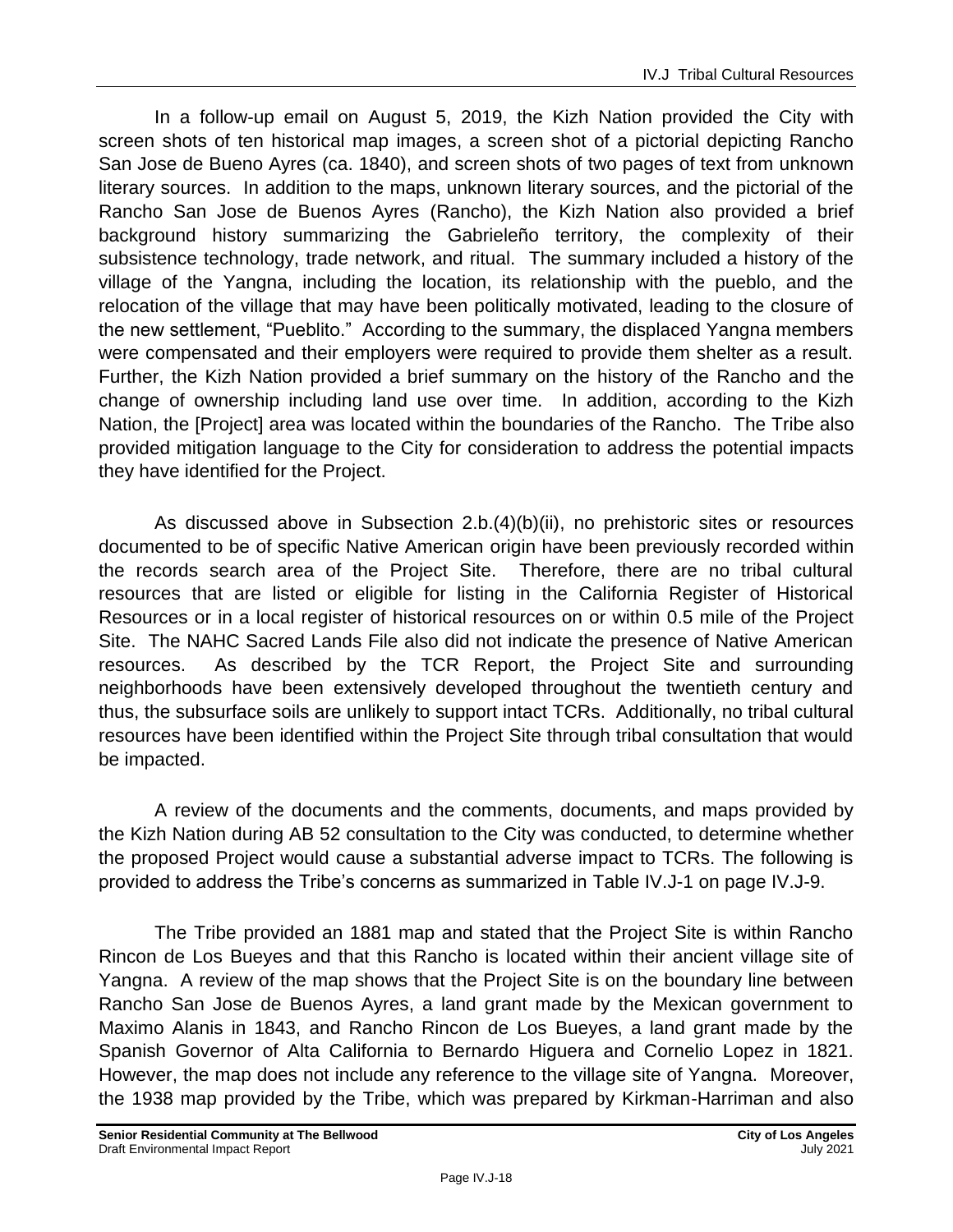included as Figure 3 of Appendix I of this DEIR, indicates that the Project Site is located relatively close to a Native American village, however, this village site is outside of the boundaries of the Project Site.

The 1898 map was provided by the Tribe to show the Project Site's proximity to a railroad and within Rancho San Jose de Buenos Ayres. According to the Tribe, railroads were placed on top of traditional trade routes. According to the historical topographic map and aerial images review in Appendix I of this DEIR, the Pasadena and Pacific Railroad are shown to the north and outside of the Project Site. Review of provided documentation suggests that the nearest historically mapped "ancient" road was approximately 0.16 mile north of the Project Site, and, therefore, the proposed Project would not impact the former location of the railroad and would remain within the confines of a previously developed parcel.

The 1901 map was provided by the Tribe to show that the Project Site is in close proximity to railroads and, therefore, traditional trade routes. As previously addressed, the Pasadena and Pacific Railroad are shown to the north and outside of the Project Site and would not be impacted as part of the Project.

A 1920 map was provided by the Tribe to show the hydrography or waterways that existed around the Project Site. However, a review of the historical maps indicate that the nearest mapped tributary is approximately 0.82 mile west of the Project Site.

According to the Tribe, the 1938 Kirkman-Harriman map, which was provided twice by the Tribe (also provided as Figure 3 of Appendix I of this DEIR) shows that the Project Site is located within the village of Yangna and near trade routes. The Tribe also stated that the map shows the hydrography and waterways that existed around the Project Site, which provided for seasonal or permanent seasonal or permanent hamlets, trade depots, and ceremonial and religious sites. Further, the Tribe stated that these waterways are considered "cultural landscapes" and have the potential to encounter human remains during ground-disturbing activities.

However, as is discussed in Appendix I of this DEIR, which addresses the 1938 Kirkman-Harriman map, the Project Site is within proximity to a mapped Native American village, located west of the Project Site, but is outside of the of the boundaries of the Project Site, approximately 8 to 9 miles to the northeast. Moreover, the village site mapped nearest to the Project Site and substantiated through the archaeological record was Cabuepet (or Cahuenga), which is located near the northern opening of the Cahuenga Pass approximately 6 to 7 miles to the northwest of the Project Site. Furthermore, no information relating to the village site mapped nearest to the Project Site was provided within the reports identified during the CHRIS record search. The Tribe also stated that there were many trade routes by the Project Site where railroads were placed. As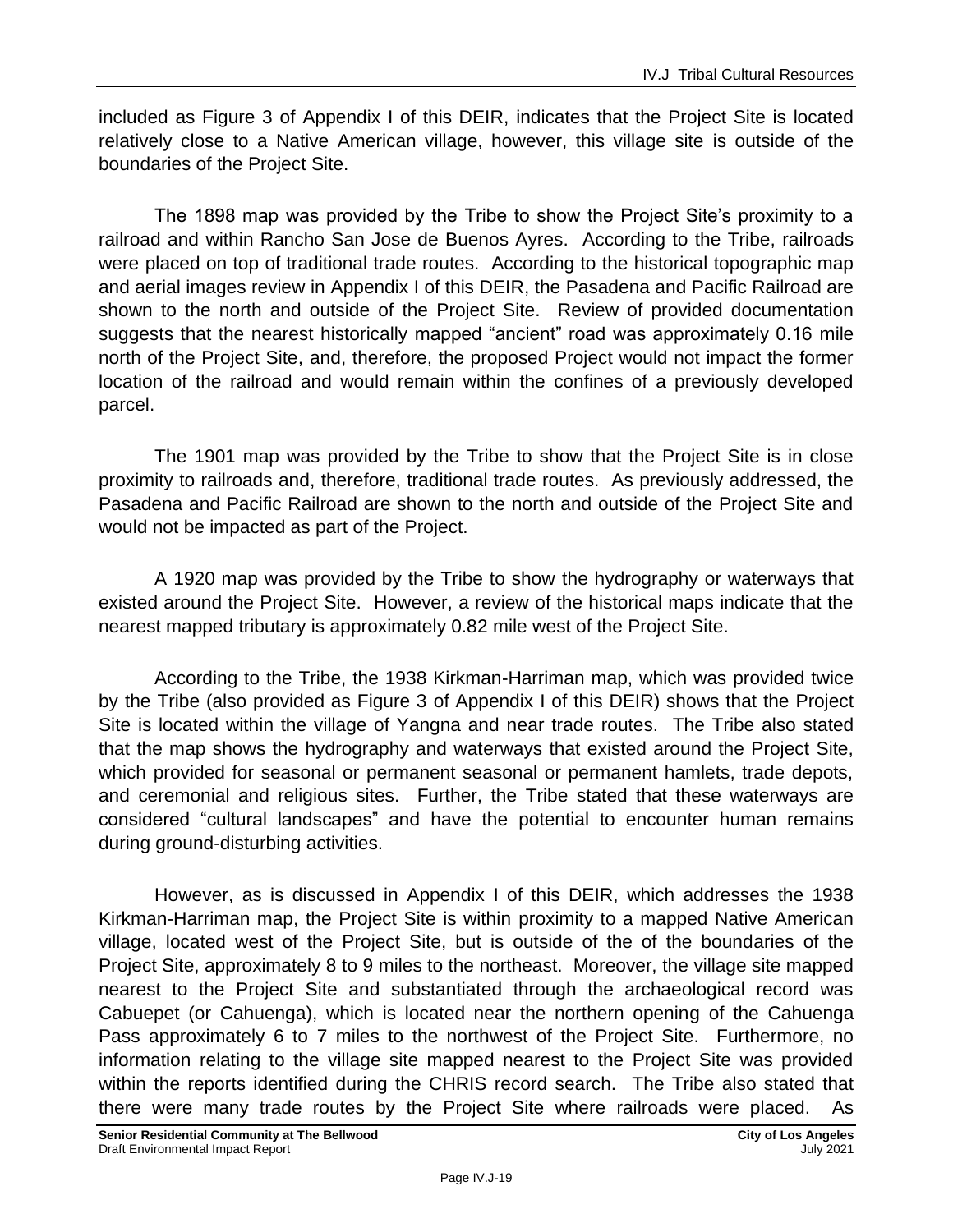previously mentioned above, the Pasadena and Pacific Railroad are shown to the north and outside of the Project Site and the nearest historically "ancient" road was approximately 0.16 mile north of the Project Site. In addition, a small southeast traveling river or tributary depicted on the 1938 map is approximately 0.82 mile west of the Project Site.

In addition to the maps discussed above, the Kizh Nation also provided four maps without any explanatory text. Therefore, no response with regards to those maps are provided outside of the summary provided above.

**Based on this information, the City, in its discretion and supported by substantial evidence, finds that the Project Site does not contain any resources determined by the City to be significant pursuant to criteria set forth in subdivision (c) of PRC Section 5024.1. Accordingly, the Project would not cause a substantial adverse change in the significance of a tribal cultural resource with cultural value to a California Native American tribe. As such, Project impacts related to tribal cultural resources would be less than significant.**

Nonetheless, the City generally applies a standard TCR condition of approval to projects that disturb soil to address any unanticipated discovery of TCR during grading activities. Should a potential TCR be inadvertently identified, this standard condition of approval provides for temporarily halting construction activities near the encounter and notifying the City and Native American tribes that have informed the City they are traditionally and culturally affiliated with the geographic area of the proposed project. If the City determines that the potential resource appears to be a TCR (as defined by PRC Section 21074), the City would provide any affected tribe a reasonable period of time to conduct a site visit and make recommendations regarding the monitoring of future ground disturbance activities, as well as the treatment and disposition of any discovered TCRs. The Applicant would then implement the tribe's recommendations if a qualified archaeologist reasonably concludes that the tribe's recommendations are reasonable and feasible. The recommendations would then be incorporated into a TCR monitoring plan and once the plan is approved by the City, ground disturbance activities could resume. In accordance with the condition of approval, all activities would be conducted in accordance with regulatory requirements. As a result, potential impacts to TCRs would continue to be less than significant.

### (2) Mitigation Measures

Project-level impacts related to tribal cultural resources would be less than significant. Therefore, no mitigation measures are required.